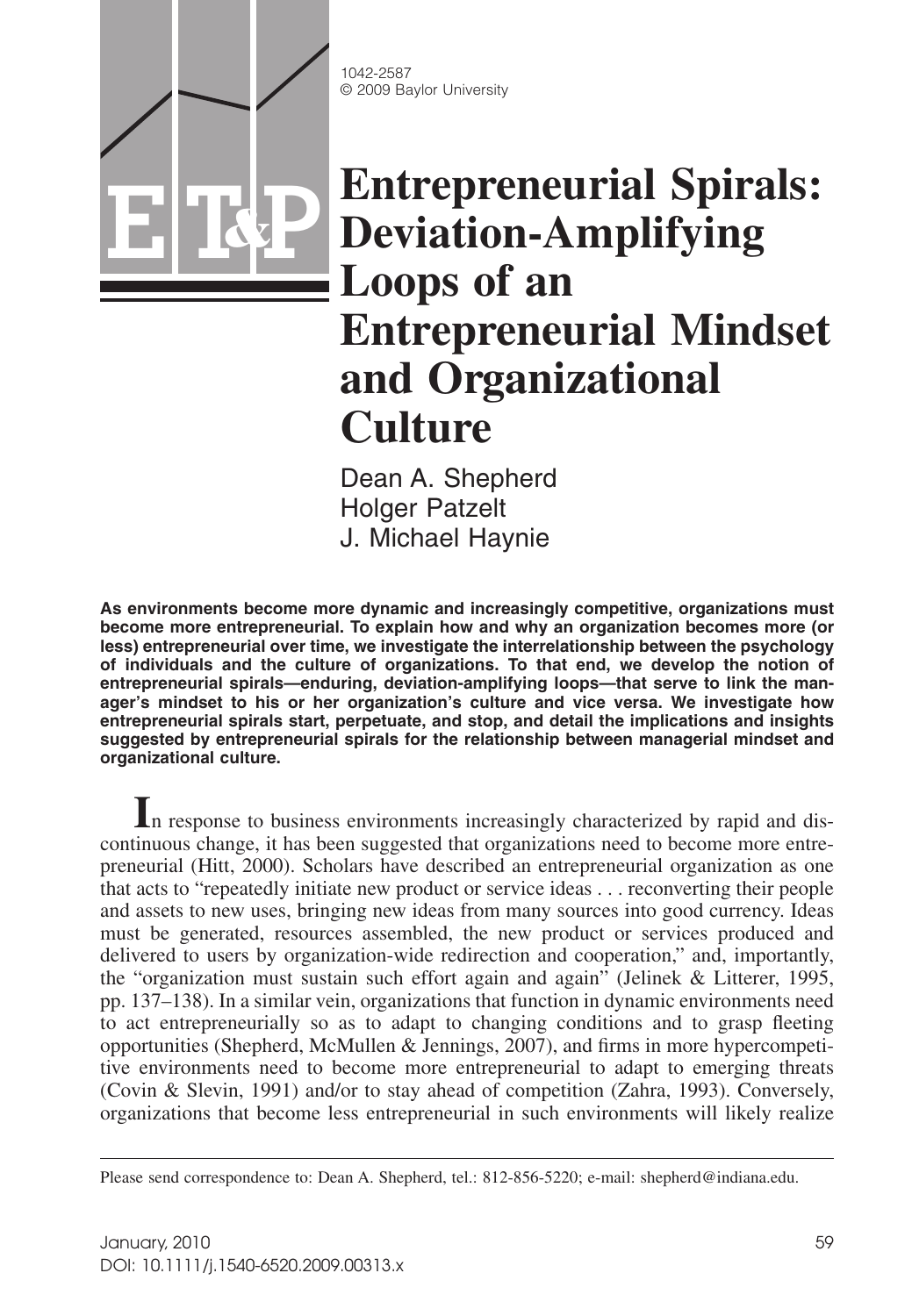declining performance (e.g., organizations can become less entrepreneurial as they age and formalize with larger size [Ahuja & Lampert, 2001]).

From the entrepreneurship literature, we have a considerable understanding of why some individuals are more entrepreneurial than others (e.g., Krueger, 2000; McGrath & McMillan, 2000; McMullen & Shepherd, 2006), and why some organizations are more entrepreneurial than others (e.g., Ahuja & Lampert, 2001; Kuratko, Montagno, & Hornsby, 1990). For example, scholars investigating entrepreneurship at the individual level of analysis, and adopting a cognitive lens, have suggested that those who act more entrepreneurially have a more entrepreneurial mindset (Krueger; McGrath & McMillan; McMullen & Shepherd). Scholars focused on entrepreneurship at the organizational level, and adopting a corporate entrepreneurship lens, have suggested that those organizations that act more entrepreneurially have a more entrepreneurial culture (e.g., Chandler, Keller, & Lyon, 2000; Hornsby, Kuratko, & Montagno, 1999; Ireland, Hitt, & Sirmon, 2003).

Although these studies of the entrepreneurial mindset and organizational culture suggest which individuals and organizations are more entrepreneurial—and therefore more likely to engage in entrepreneurial action—they do not explain how and why entrepreneurialness changes over time as a function of reciprocal relationships between the two levels. If we acknowledge that environments change, and such change requires individuals and organizations to become more entrepreneurial to survive (as it appears they do [Covin & Slevin, 1991; Shepherd et al., 2007]), then it is important to understand the mechanisms of underlying changes to their entrepreneurialness. The term "entrepreneurialness" refers to how entrepreneurial either an individual's mindset or an organization's culture is—the higher the entrepreneurialness, the more entrepreneurial the mindset and culture, respectively. In this article, we focus on the interface of individual human thought and organizational culture to help explain how and why actors (top managers and organizations themselves) become more (or less) entrepreneurial over time. Theories and empirical findings from cultural psychology suggest that there is an important link between the psychology of the individual and culture that can help explain change (Fiske, 2003; Lehman, Chiu, & Schaller, 2004).

We adopt a cultural psychology framework to develop a model of an entrepreneurial spiral. An entrepreneurial spiral is an enduring, deviation-amplifying relationship between the entrepreneurialness of the manager's mindset and the organization's culture. A deviation-amplifying relationship between variables means that an increase in variable one causes an increase in variable two, which in turn causes an increase in variable one. This deviation-amplifying relationship is enduring when there is a pattern of three or more consecutive feedback loops from the manager's mindset to the organizational culture and from the organizational culture to the manager's mindset. A pattern of three or more increases or decreases to characterize a spiral is consistent with Cronbach and Furby (1970); Lindsley, Brass, and Thomas (1995); and Nesselroade, Stigler, and Bakes (1980). For the purposes of this model, when we refer to individuals and organizational culture, we are describing the entrepreneur as top manager (nested) within his or her organization in question.

The notion of an entrepreneurial spiral offers three primary contributions. First, we bridge the literatures focused independently on entrepreneurial mindsets (e.g., Krueger, 2000; McMullen & Shepherd, 2006) and entrepreneurial organizations (e.g., Chandler et al., 2000; Hornsby et al., 1999; Zahra, Hayton, & Salvato, 2004), by developing a dynamic model of the cause and effect relationships between cognition and culture. This framework not only connects relatively disparate literatures, but also more importantly extends our thinking across levels toward new insights about change only enabled by a dynamic multi-level perspective. We embrace the notion that individuals and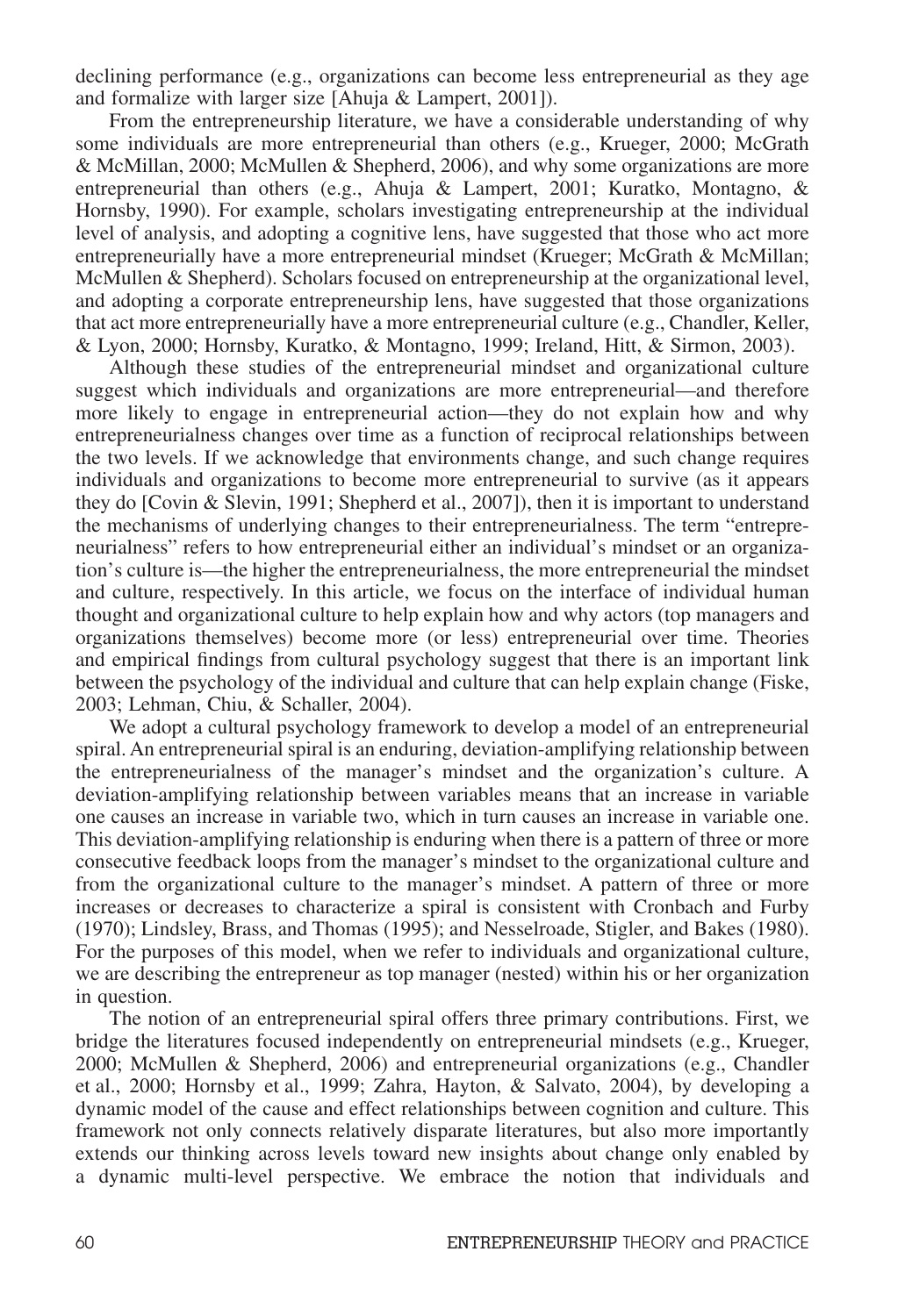organizations exist together within a complex system, where the actions of one have enduring and sometimes profound impacts on the other. The underlying premise of this research is that to understand the workings of any complex, human system, it is necessary to understand the behavior of the system in the context of its component parts (across levels).

Second, scholars have recently focused their attention on the individual and organizational attributes associated with the development of an entrepreneurial mindset among managers in organizations (Hornsby et al., 1999; Hornsby, Kuratko, & Zahra, 2002). Given their purpose, it is not surprising that these theories (and their empirical tests) have focused on a single cause and effect relationship, and/or on a single feedback mechanism. Because one of the primary challenges for entrepreneurial organizations is to sustain entrepreneurial efforts and actions "again and again" (Jelinek & Litterer, 1995), we are interested in exploring enduring relationships—entrepreneurial spirals that have multiple (at least three) cause and effect relationships linked through two feedback mechanisms: (1) a top-down feedback loop where an increase in the entrepreneurialness of a manager's mindset will cause the feedback effect of an increase in the entrepreneurialness of the organization's culture; and (2) a bottom-up feedback loop where an increase in the entrepreneurialness of an organizational culture will cause the feedback effect of an increase in the entrepreneurialness of the manager's mindset.

Finally, while the cross-level, co-evolutionary process perspective of entrepreneurial spirals developed in this article is generally consistent with how others have conceptualized deviation-amplifying relationships, we make an important and novel contribution to this literature. To date, scholars have focused primarily on the normative implications of spirals in terms of performance, characterizing spirals as virtuous (good) or vicious (bad) (e.g., Lindsley et al., 1995; Ropo & Hunt, 1995). In this article, we purposefully make no such distinction between spirals, but instead focus on identifying the attributes and processes (both individual and organizational) likely responsible for starting, perpetuating, and stopping the spiraling relationship. The insights suggested by our framework offer a deeper understanding of what Ropo and Hunt describe as a changing opportunity structure. For example, while considering performance as an outcome of the spiral allows future research to explore the implications of the nature of different entrepreneurial spirals, understanding those mechanisms that serve to start, perpetuate, and stop a spiral regardless of whether vicious or virtuous—represents a powerful conceptualization of how and with what impact the individual and the organization may interact to sustain (or not) entrepreneurship in organizations.

The article proceeds as follows: First, we selectively detail the theoretical foundations of cultural psychology as a dynamic link between the individual's mindset and the organization's culture, and then move to present the enduring, deviation-amplifying relationship between the two that we describe as an entrepreneurial spiral. Finally, we discuss the implications of the spiral for performance, outline opportunities for future research, and offer some concluding remarks.

# **The Nature of Entrepreneurial Spirals**

# **Cultural Psychology: Linking an Individual's Mindset to an Organization's Culture**

Cultural psychologists present the relationship between an individual's psychological processes and organizational culture to be reciprocal: the psychological processes of an individual bounded within an organization influence the organizational culture, and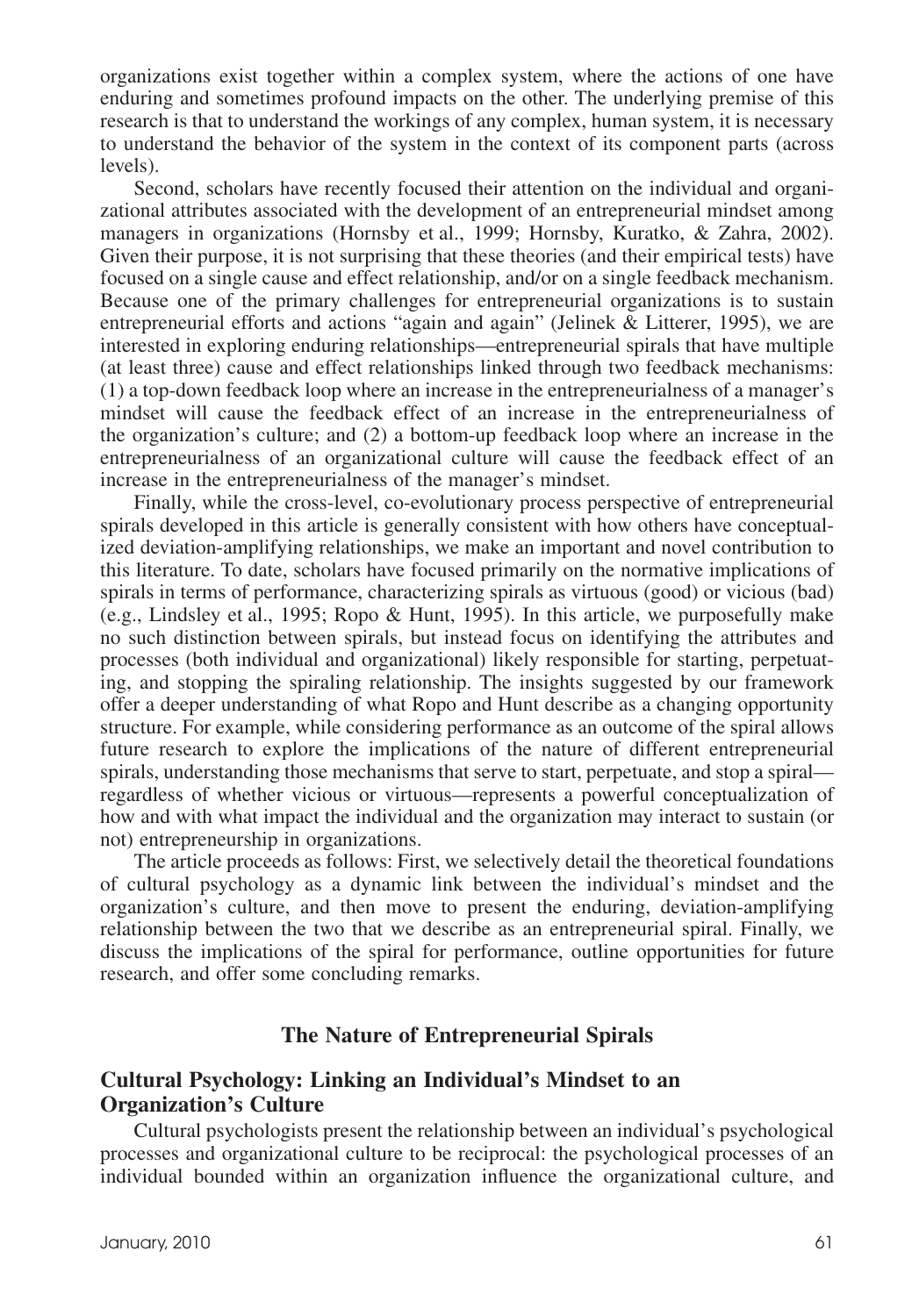organizational culture influences the psychological processes of that organizational member. While there are a number of alternate explanations for why culture changes (e.g., Terror Management Theory [Greenberg, Solomon, & Pyszczynski, 1997], satisfying epistemic needs [Hardin & Higgins, 1996], and Dynamic Social Impact Theory [Latane, 1996]), these different approaches explain primarily how psychological processes exert influences on culture in general (Lehman et al., 2004).

However, research suggests that organizational culture also exerts powerful influences on psychological processes. "Culture represents an inescapable fundamental element in individuals' physical and social environments, and so—through the mechanisms of cultural learning—has enduring consequences on individuals' thoughts, feelings and behaviors (Fiske, 2003)" (Lehman et al., 2004, p. 695). Such an acknowledgement led Lehman et al. (p. 703) to conclude that "individual thoughts and acts influence cultural norms and practices as they evolve over time, and these cultural paradigms influence the future thoughts and actions of individuals, which then influence the persistence and change of culture over time." Specific to entrepreneurship, Ireland et al. (2003, p. 971) suggested that interdependencies exist between the entrepreneurialness of the manager's mindset and the entrepreneurialness of his or her organization's culture such that "entrepreneurial culture and entrepreneurial mindset are inextricably interwoven."

In this article, we employ a spiral to link the manager's mindset to the organization's culture, in the context of entrepreneurship. We define an individual's entrepreneurial mindset as the ability and willingness of individuals to rapidly sense, act, and mobilize in response to a judgmental decision under uncertainty about a possible opportunity for gain.1 An entrepreneurial organizational culture is "one in which new ideas and creativity are expected, risk-taking is encouraged, failure is tolerated, learning is promoted, product, process, and administrative innovations are championed, and continuous change is viewed as a conveyor of opportunities" (Ireland et al., 2003, p. 970). We thus define an entrepreneurial organizational culture as the coalescence of these behavioral norms and cognitions shared by organizational members (Lehman et al., 2004, p. 690). Given the importance of entrepreneurialness to performance (Covin & Slevin, 1991; Wiklund & Shepherd, 2003), it is important to understand the cross-level, dynamic relationship between the entrepreneurialness of the manager's mindset and the organization's culture.

The enduring, deviation-amplifying relationship between mindset and culture is manifest as an entrepreneurial spiral, of which there are two general patterns: enhancing entrepreneurial spirals and diminishing entrepreneurial spirals. In Figure 1A, we illustrate the positive relationship between the manager's mindset and organizational culture as an enhancing spiral where an increase in the entrepreneurialness of the individual's mindset causes an increase in the entrepreneurialness of the organizational culture, and this effect causes an increase in the entrepreneurialness of the individual's mindset, and these feedback loops between bottom-up and top-down continue as an enduring relationship. In Figure 1B, we present a diminishing spiral where a decrease in the entrepreneurialness of the manager's mindset causes a decrease in the entrepreneurialness of the organizational culture and this effect causes a decrease in the entrepreneurialness of the individual's mindset, and these feedback loops between bottom-up and top-down continue as an enduring relationship. Finally, in Figure 1C, we illustrate a steady state as an example of a nonspiral; in this example, neither are increasing or decreasing.<sup>2</sup>

<sup>1.</sup> Adapted from Ireland et al. (2003) and McMullen and Shepherd (2006).

<sup>2.</sup> These three categories are not exhaustive. For example, an increase in the entrepreneurialness of the individual's mindset can lead to the increase in the entrepreneurialness of the organizational culture but this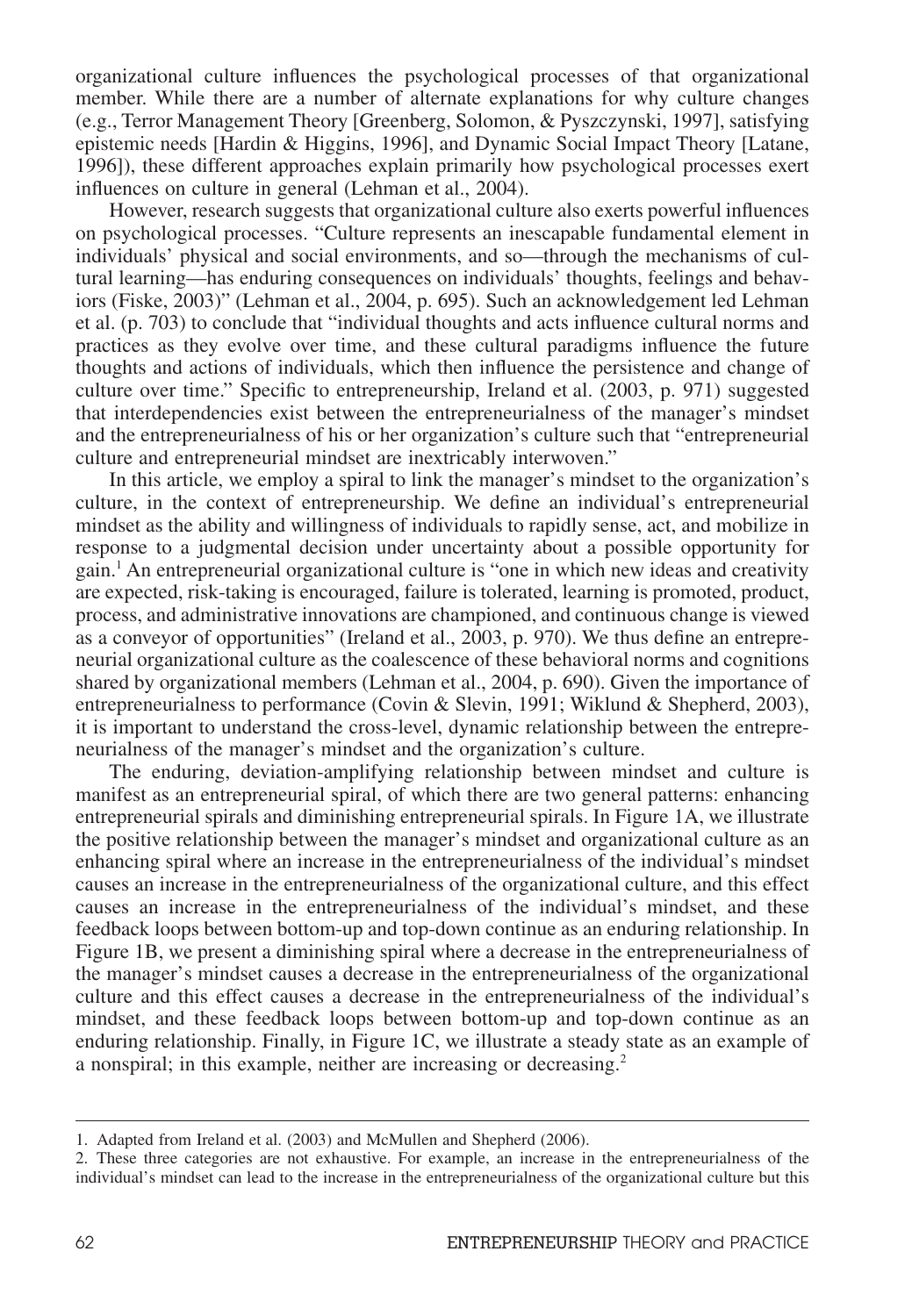The Dynamism of Entrepreneurial Spirals: (A) Enhancing Spiral, (B) Diminishing Spiral, and (C) No Spiral (Steady State)



Before developing the model further, we acknowledge that an increase in one variable might cause a decrease in another. However, cultural psychology theory suggests this is unlikely owing to the positive interdependence of an individual's mindset and the organizational culture in which the individual is embedded.

We also acknowledge the following boundary conditions. First, we focus on changes in organizational culture, which may or may not apply to the creation of a culture in a new organization. In addition, we focus on the level of the individual (the manager's mindset) and the organization (organization's culture). We do not focus on higher levels of analysis including the industry, community, society, nation, and so on. These higher-level variables may influence the manager's mindset and/or the organization's culture but are unlikely to

increase in the entrepreneurialness of the organizational culture does not lead to an increase in the entrepreneurialness of the individual's mindset. In this example, the relationship is not in equilibrium (not a steady state) but not enduring (not a spiral).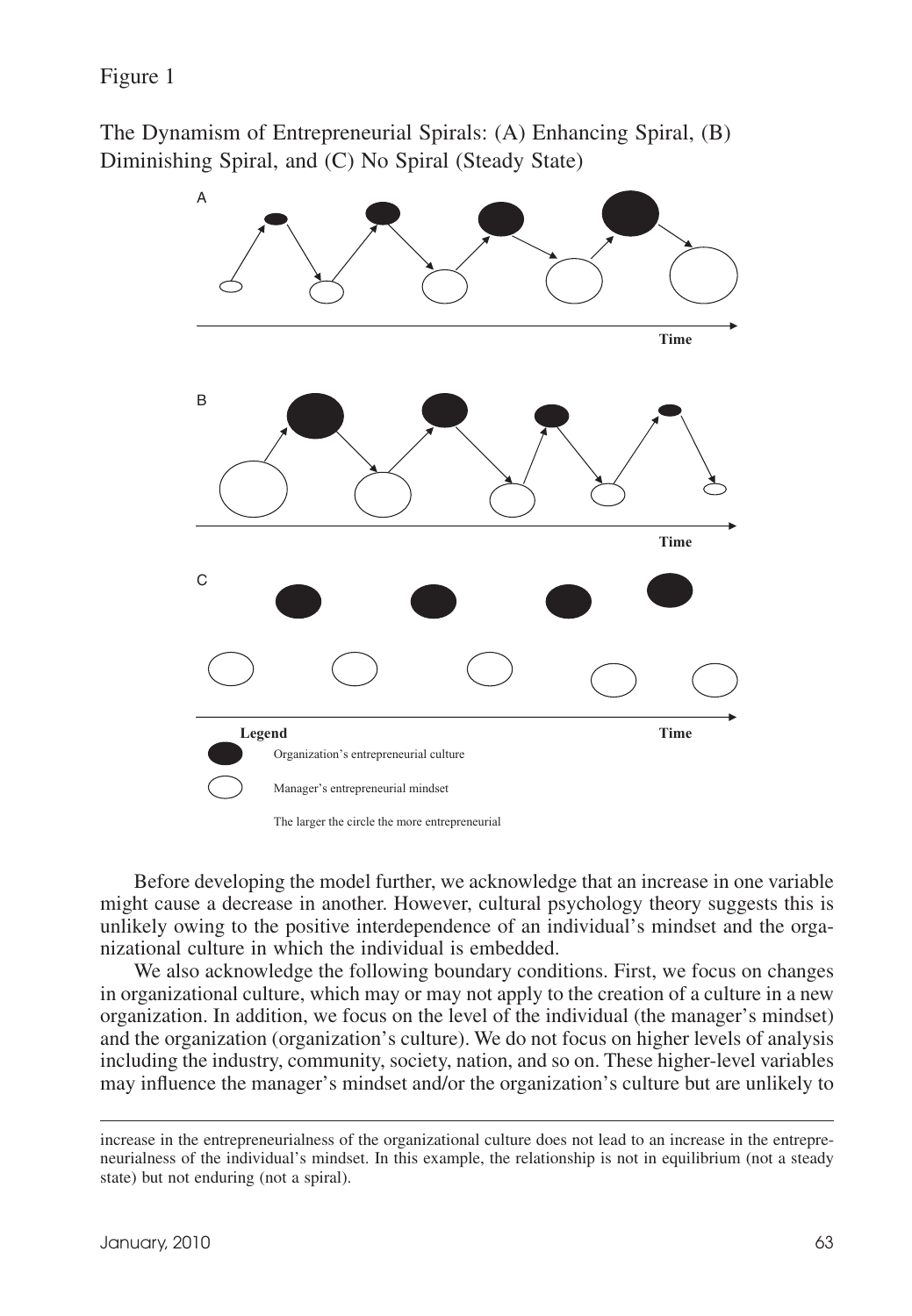confound the entrepreneurial spiral proposed here. Finally, we are silent on the relationship between an entrepreneurial spiral and performance (at both the individual and organizational level). However, we acknowledge that entrepreneurialness has been found to have an overall positive relationship with performance (Deeds, DeCarolis, & Coombs, 1997; Zahra, 1993) and more positive in some environments than others (Zahra; Zahra & Covin, 1995). We also acknowledge a small number of studies that suggest that, at least at the individual level, more entrepreneurialness may not always be better (Kets de Vries, 1985; Shepherd & Haynie, 2007). We ask that future research extends these boundaries to further develop our understanding of entrepreneurial spirals and to explore the relationship between entrepreneurial spirals and performance, especially when that relationship may be negative. We detail these opportunities for future research in the discussion.

### **Antecedents of an Entrepreneurial Spiral**

In Figure 2, we present our model of an entrepreneurial spiral. The model includes contributors to the enduring, deviation-amplifying properties—they influence either the manager's mindset or the organizational culture. These factors are analogous to mechanisms that apply force. The mechanisms that apply force to a standing object to put it into motion (start) can be the same mechanisms used to keep the object in motion counteracting friction (perpetuate). The mechanisms that provide an opposing force to stop an object in motion (stop enhancing spiral) could be the same that send the object in motion in the opposite direction (start diminishing spiral). In Figure 3, we illustrate when and how these factors influence an enhancing entrepreneurial spiral. The initial conditions are the

## Figure 2



### Triggering, Perpetuating, and Ceasing Entrepreneurial Spirals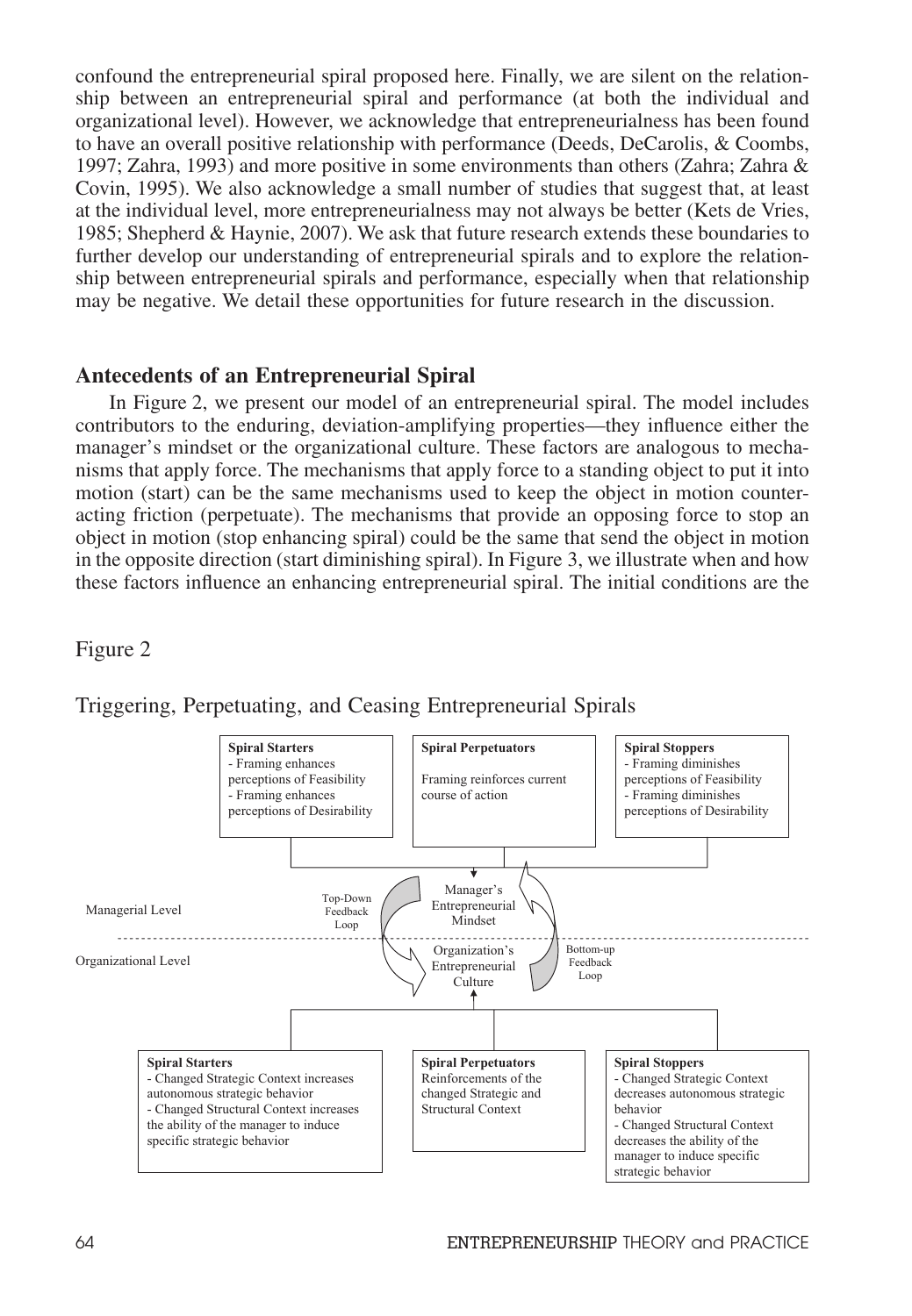# Figure 3



Start, Perpetuation, and Stop of an Enhancing Spiral

level of entrepreneurialness in the manager's mindset and the organization's culture prior to the start of the spiral. In Figure 3, the manager's mindset and the organization's culture are represented in equilibrium—a steady state—where neither are increasing or decreasing and therefore one is not exerting an influence for change on the other. Then an event triggers the start of the spiral. Factors then perpetuate the spiral. Then an event triggers a stop to the spiral. Our figure illustrates a steady state after a spiral has been stopped; however, these factors that stop an enhancing spiral could start a diminishing spiral.

# **An Individual's Mindset as Contributor to an Entrepreneurial Spiral**

*Starting a Spiral.* An entrepreneurial spiral can be started as a result of an increase in the entrepreneurialness of the manager's mindset that is sufficient to cause an increase in the entrepreneurialness of the organization's culture, leading to an enduring, deviation-amplifying relationship. The formation of individual beliefs with regard to the feasibility and desirability of entrepreneurial action represent the basis for characterizing the "entrepreneurialness" of the individual's mindset (Krueger, 2000; McMullen & Shepherd, 2006). The formation of such beliefs—and also the impetus for changes in these beliefs—may be driven jointly by changes in individual knowledge (both specific to entrepreneurial action, and/or more general knowledge), and also by changes in how the manager frames the likelihood of positive outcomes (success) resulting from entrepreneurial action.

Through the manager's actions, his or her increasingly entrepreneurial mindset impacts other organizational members. For example, if a manager with an increasingly entrepreneurial mindset is prepared to communicate and act upon this new knowledge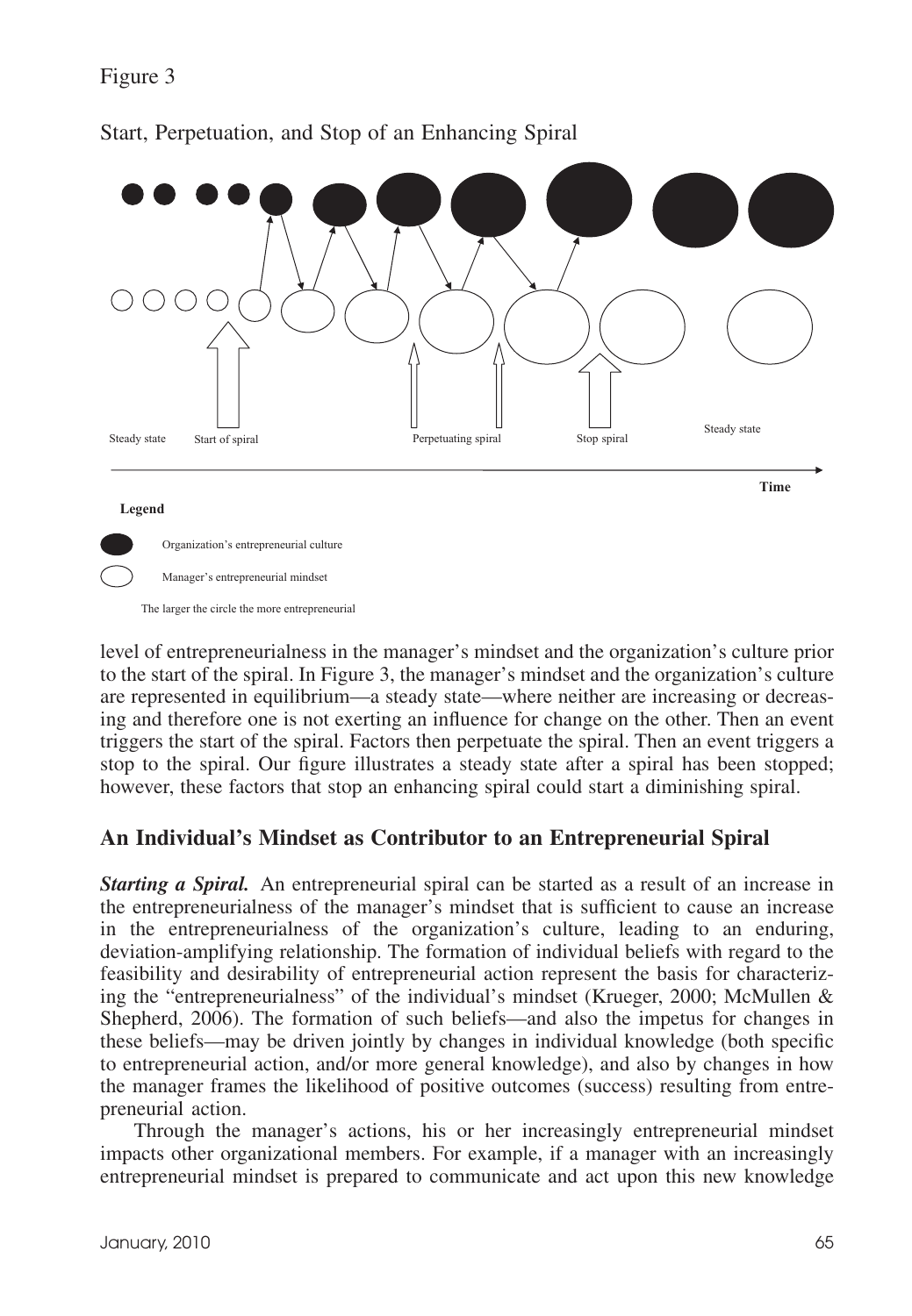(Simpson, French, & Harvey, 2002), those actions may result in knowledge spillover from the manager to organizational members (Audretsch & Stephan, 1999). In that case, organizational members will also perceive entrepreneurial action as more feasible, and thus the new "shared" knowledge will impact the organization's culture (Weeks & Galunic, 2003) in a way that enhances its entrepreneurialness (changing how organizational members frame the likelihood of success). Further, when the manager perceives entrepreneurial action as more feasible, he or she may convince organizational members of this feasibility (cf. Bandura, 1977). To the extent that these perceptions of feasibility become widely accepted, the manager's entrepreneurial attitudes can trigger a change in organizational culture so that these shared attitudes are reflected in defining the appropriate attitudes and behaviors that guide organizational members (O'Reilly, Chatman, & Caldwell, 1991).

The manager's knowledge specific to entrepreneurial activities can increase as the result of education programs and training focused on creativity (Amabile, 1988), project management (Webber & Torti, 2004), and/or the development of entrepreneurial scripts (Mitchell & Chesteen, 1995). As such, the completion of an advanced course or degree may trigger the formation of beliefs about the feasibility of entrepreneurial action (changing how the manager frames the likelihood of success). In addition, the salience of past entrepreneurial successes can also influence how one frames the likelihood of feasibility of future entrepreneurial action, thus enhancing the entrepreneurialness of the individual's mindset. For example, managers who were successful in the past likely underestimate failure risks in the future (Levinthal & March, 1993) and tend to attribute these successes to their own abilities (Staw, McKechnie, & Puffer, 1983), which makes participation in risky entrepreneurial projects more likely (Hayward, Shepherd, & Griffin, 2006). Therefore, success with a recent entrepreneurial project will increase the manager's perceptions of his or her abilities to be successful at entrepreneurial tasks (Krueger, 2000), enhancing the entrepreneurialness of his or her mindset. Thus,

**Proposition 1:** Entrepreneurial spirals are started by increases in the manager's knowledge and perceptions of the feasibility of entrepreneurial action that positively affect, and are, in turn positively affected by, the entrepreneurialness of the organization's culture in an enduring cycle.

How the manager perceives the desirability of entrepreneurial action also contributes to initiating an entrepreneurial spiral. As the perceived desirability of engaging in entrepreneurial action increases, so do the manager's entrepreneurial intentions, which relate positively to action (Krueger, 2000). Changes in the perceived desirability of entrepreneurial action may be driven by changes in personal goals, motivations, and intrinsic reward systems such that the manager is focused on opportunities (cues from the environment) to enact those goals and motivations through entrepreneurial action (Shepherd et al., 2007). In a similar way, the desirability of acting entrepreneurially—and thus a change in the entrepreneurialness of the manager's mindset—may also result from external factors, such as market competition, technology, or changes in the supply chain. An individual's beliefs about the desirability of an object can influence others' beliefs about the object (Lynch, 1996). For example, when the manager considers entrepreneurial action as more desirable because of salient entrepreneurial outcomes, he or she can draw the attention of organizational members to these outcomes and maybe advertise the desirability of these outcomes. Thus, the desirability of entrepreneurial action becomes more shared by members of the organization, which can trigger a change in the organizational culture (Cannon & Edmondson, 2001).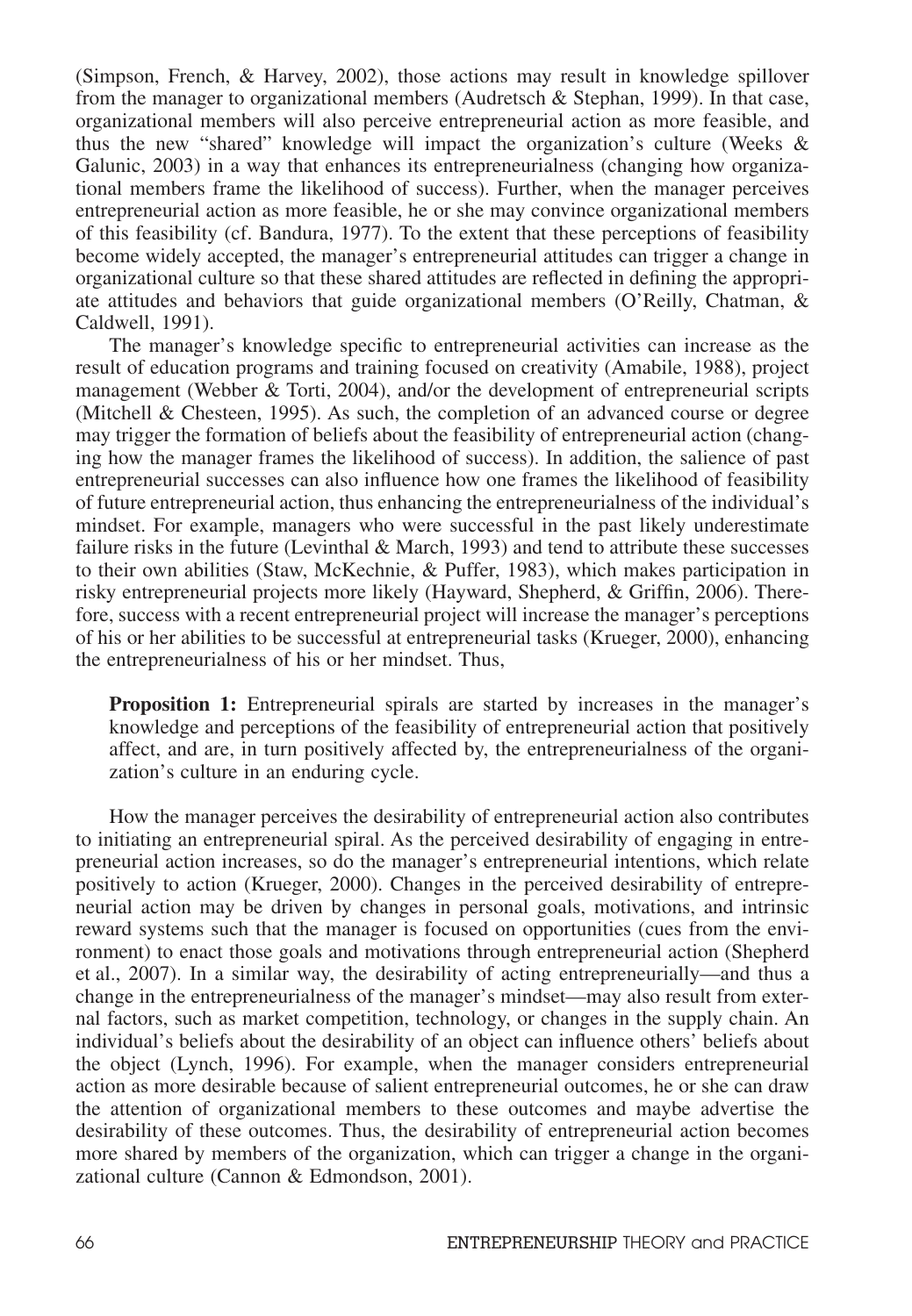Perceptions of desirability can be enhanced by a change in the framing of entrepreneurial outcomes. A manager's framing of the potential rewards resulting from entrepreneurial action can change as a result of, for example, a change in lifestyle that alters one's attitudes toward risk. Individuals are considered to have a more entrepreneurial mindset when attitudes are less risk-averse (Douglas & Shepherd, 2000, 2002). Increased tolerance for risk has been associated with finding a social partner (no longer being single) (cf. Baker & Haslem, 1974; Sung & Hanna, 1996), becoming more personally secure (Grable, 2000; Shaw, 1996), and when entering specific "transition" points in one's life (Jans, 1989). Similarly, a role model's recent successful experiences with new entries change the way that a manager may frame outcomes enhancing perceptions of the desirability of entrepreneurial action (Gnyawali & Fogel, 1994; Krueger, 2000) (and potentially perceptions of feasibility [Scherer, Adams, Carley, & Wiebe, 1989]), which makes the manager's mindset more entrepreneurial (Krueger).

Changes in the manager's attitudes toward risk and change can influence organizational members' attitudes to risk and to change (Bandura, 1977; Bommer, Rich, & Rubin, 2005). Consistent with social contagion theory, research has shown that individuals that are in frequent contact with each other develop similar perceptions of risk, when compared with other individuals that are not in frequent contact (Scherer & Cho, 2003). As the manager's attitudes to risk and change become shared more broadly throughout the organization, his or her mindset can influence the organizational culture to reflect these attitudes (see Dynamic Social Impact Theory; Latane, 1996). Thus,

**Proposition 2:** Entrepreneurial spirals are started by increases in the manager's perceptions of the desirability of entrepreneurial action that positively affect, and are, in turn positively affected by, the entrepreneurialness of the organization's culture, in an enduring cycle.

*Perpetuating a Spiral.* An entrepreneurial spiral can be perpetuated by factors that make the manager's mindset receptive to changes in the entrepreneurialness of the organizational culture, that is, provide the conditions for the organizational culture "cause" to have a continued mindset "effect." Thus, the manager's mindset catalyzes the development of a more entrepreneurial culture and reinforces the current trend of an increasing entrepreneurial mindset. According to theories on the escalation of commitment, individuals are more likely to reinforce their current course of action when that action is framed as a decision characterized by high sunk costs, high personal investments, and ambiguity in assessing task performance (Staw & Ross, 1987).

First, managers' perceptions of high sunk costs in entrepreneurial projects are likely to perpetuate an entrepreneurial spiral. Since changing a particular organizational culture (such as toward more entrepreneurialness) can be difficult and require substantial investments of top managers (such as time and effort, Ogbonna & Harris, 2003), these sunk costs will enhance their commitment to entrepreneurial projects (Arkes & Blumer, 1985) and increase the receptivity of their mindsets to aspects of the organization's culture that have become more entrepreneurial (cf. Platt, 1973; Staw & Ross, 1987). Second, perpetuation of an entrepreneurial spiral is likely when being entrepreneurial is an important part of the manager's self-identity. Individuals feel better when they perceive their identity as positive (Taylor & Brown, 1994), and one way of achieving this is to act as others expect based on their observations of the individual in the past (Jones & Davis, 1965). Enhancing their commitment to entrepreneurial actions as a response to a more entrepreneurial organizational culture will allow managers with a strong entrepreneurial identity to meet others' expectations and perceive their identity as more positive, thereby reinforcing their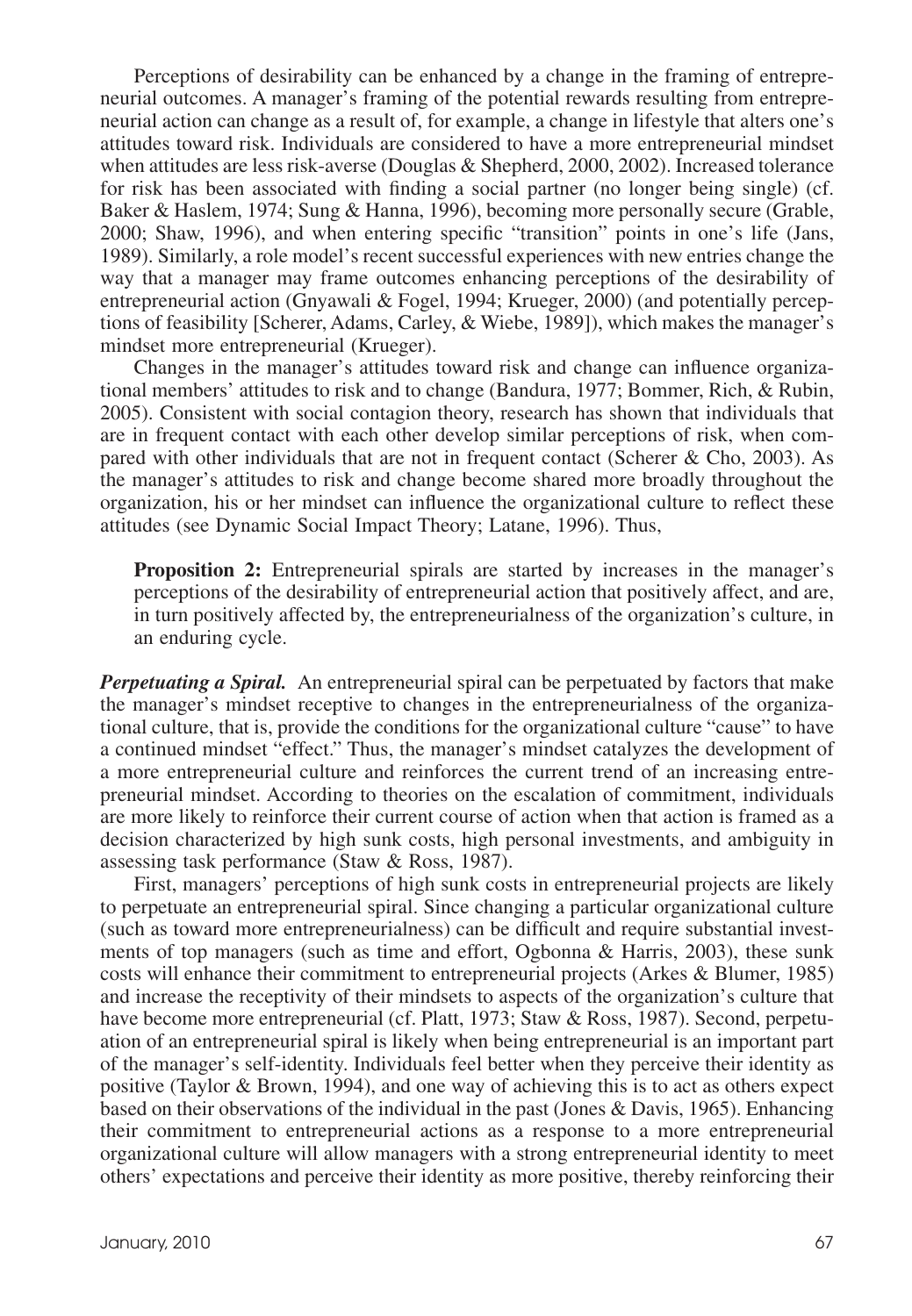change in frame toward perceptions of desirability of entrepreneurial action. Finally, when managers perceive their performance at a current entrepreneurial project as ambiguous, managers will more likely rely on the influence of others and adopt their assumptions and values (cf. Dunnegan, Tierney, & Duchon, 1992) in trying to assess their own level of performance. Thus,

**Proposition 3:** Entrepreneurial spirals are perpetuated by reinforcements of the manager's change in frame toward perceptions of (1) feasibility, and/or (2) desirability such that feedback loops endure.

*Stopping a Spiral.* An entrepreneurial spiral can be stopped by a decrease in the entrepreneurialness of an individual's mindset that is sufficient to mean that there is no longer an individual mindset "cause" to generate an organizational culture "effect"—a break in the bottom-up feedback loop. A change in the framing of the likelihood of success can lead to diminished perceptions of the feasibility of successfully engaging in entrepreneurial action, thus decreasing entrepreneurial intentions and the likelihood of action (Krueger, 2000; Krueger, Riley, & Carsrud, 2000). When the entrepreneurialness of the organization's culture increases, which would normally further increase the entrepreneurialness of the manager's mindset as part of the enduring relationships of the entrepreneurial spiral, a factor that diminishes the personal belief that one can be successful in his/her entrepreneurial actions could counter act the organization's entrepreneurial culture "cause" such that there is no manager mindset "effect." The manager's mindset will not become more entrepreneurial because he or she does not consider more entrepreneurial action as feasible, even though organizational members will act more entrepreneurially and motivated and maybe try to convince the manager to engage in more entrepreneurial action. It breaks the bottom-up feedback loop.

Framing of the feasibility of a task is influenced by fundamental assumptions about the self and the salience of cues about the difficulty of the task (Ayers & Kaplan, 1993). First, the self-esteem of the manager can be threatened by external events, hindering any further increases in the entrepreneurialness of his or her mindset (Robinson, Stimpson, Huefner, & Hunt, 1991). Self-esteem has been shown to decrease with decreases in individuals' socioeconomic status (e.g., with a decline in income or occupational status [Malka & Miller, 2007; Ranchor & Sanderman, 1991]), when they suffer a disease (Nicolson & Anderson, 2003), when they are dissatisfied with their current romantic relationship (Hendrick, Hendrick, & Adler, 1988), and after major events with potentially life-threatening consequences for the future, such as the 9/11 terrorist attack (La-Greca, Silverman, Vernberg, & Roberts, 2002). Second, an individual's framing is influenced by the salience of cues about his or her immediate external environment. For example, salient role models can highlight the negative consequences of failures and point to possible future disasters (Lockwood, 2002), as the manager's mindset is less influenced by increases in the entrepreneurialness of the organization's culture. This reduced influence of organizational members—and thus culture—on the manager could be sufficient to terminate the spiral. Although these frames may not be directly related to work, they can diminish the manager's perceived feasibility of the task such that further increases in the entrepreneurialness of his or her mindset are unlikely. Thus,

**Proposition 4:** Entrepreneurial spirals are stopped by decreases in the manager's perceptions of the feasibility of entrepreneurial action, which insulates the manager's mindset from an increase in the entrepreneurialness of the organization's culture—the feedback loop is broken.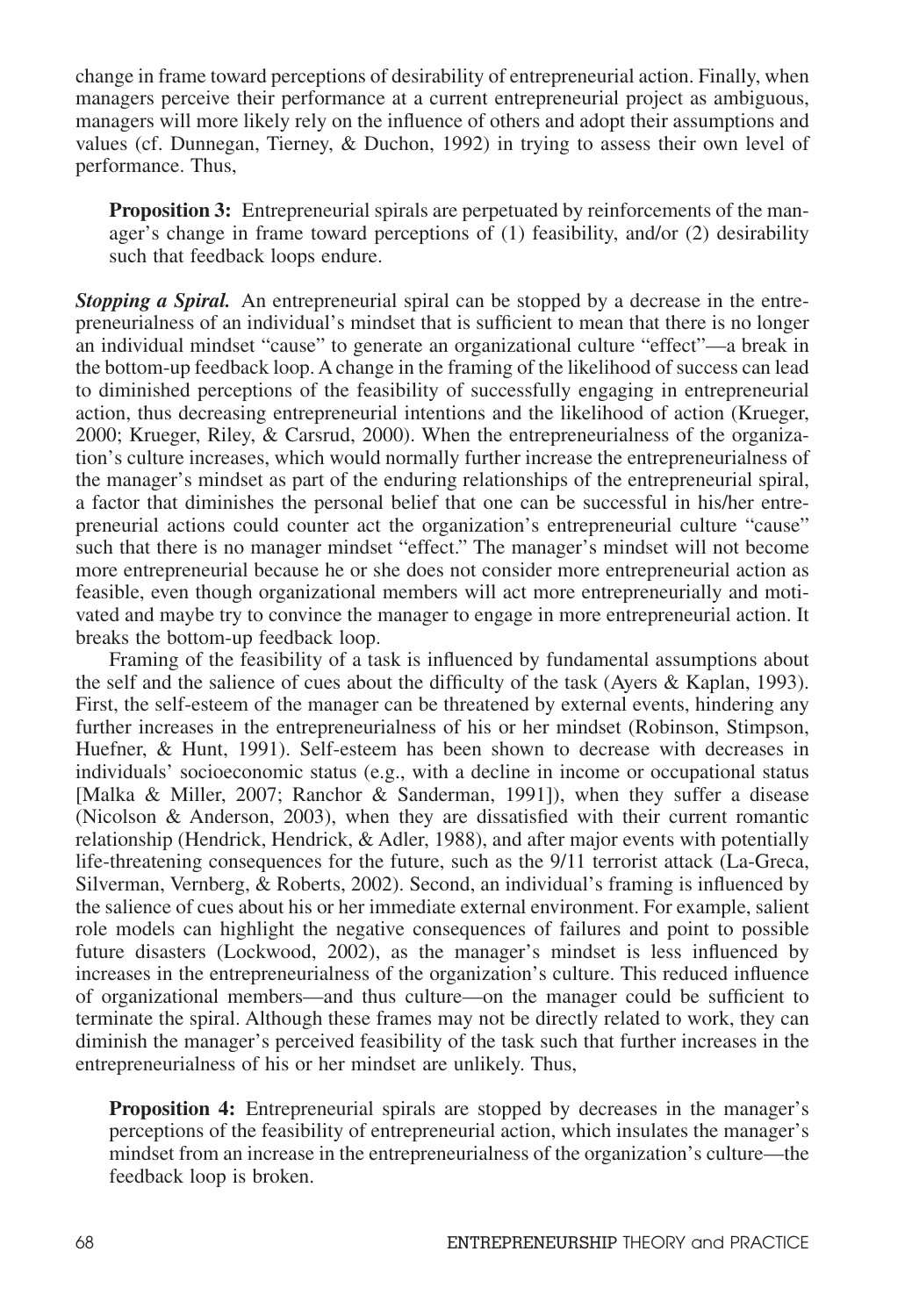A change in the framing of the likelihood of success can lead to diminished perceptions of the desirability of engaging in entrepreneurial action, thus decreasing entrepreneurial intentions (Krueger, 2000; Krueger et al., 2000). This might be sufficiently impactful that it counteracts the effect on the manager's mindset that an increasingly entrepreneurial organizational culture would otherwise have. That is, when the manager experiences diminished perceptions of desirability with entrepreneurial tasks, he or she will become resistant to encouragement by organizational members to act entrepreneurially, thereby disrupting the entrepreneurial spiral.

Framing of desirability is influenced by fundamental attitudes of risk and the salience of cues about the attractiveness of the external environment. For instance, being reminded that one is ageing (such as becoming a grandparent for the first time) may diminish the manager's risk tolerance, because age is often associated with more risk averse behavior (Palsson, 1996; Rees & Shah, 1986). A lifestyle change that increases risk aversion may make the manager less receptive to encouragement by organizational members with respect to more risk-taking behavior such as entrepreneurial action. Further, although a single failure or other form of negative feedback may have a motivating effect (Kluger & DeNisi, 1996; Van-Dijk & Kluger, 2004), several consecutive failures are more likely to stimulate the manager to reassess key assumptions about the self and one's ability to successfully complete the task (Campbell, 1992; Lindsley et al., 1995; Smith, Kass, Rotunda, & Schneider, 2006). These "mindset" consequences of consecutive failures can counteract other motivating influences (Shane, Locke, & Collins, 2003). Thus,

**Proposition 5:** Entrepreneurial spirals are stopped by decreases in the manager's perceptions of the desirability of entrepreneurial action, which insulates the manager's mindset from an increase in the entrepreneurialness of the organization's culture—the feedback loop is broken.

#### **An Organization's Entrepreneurial Culture as Contributor to a Spiral**

*Starting a Spiral.* At the organizational level, an entrepreneurial spiral can be started by an increase in the entrepreneurialness of the organization's culture, which in turn increases the entrepreneurialness of the manager's mindset, leading to an enduring, deviation-amplifying relationship. The entrepreneurialness of an organization's culture is influenced by its: (1) strategic context, and (2) structural context (Burgelman, 1984a, 1984b). The strategic context of an organization "encompasses the activities through which middle level managers question the current concept of strategy and provide top management with the opportunity to rationalize, retroactively, successful autonomous strategic behavior" (Burgelman, 1984a, p. 156). Changes in the strategic context of an organization can change the values and attitudes that the manager holds.

Strategic contexts more likely to promote autonomous, entrepreneurial behavior are those that have the resources to promote experimentation, and those that engage in project championing to mobilize organizational resources (Burgelman, 1984b).

Experimentation and the creation of new ideas is an expensive and time-consuming endeavor (March, 1991) and can also be triggered by a competitor's new entry (Ilinitch, D'Aveni, & Lewin, 1996), the need for strategic renewal (Guth & Ginsberg, 1990), and/or declining profitability in established markets (Miller & Friesen, 1985). Resource availability facilitates the development of values and attitudes that define an entrepreneurial culture (Hornsby et al., 2002; Ireland et al., 2003). Special emphasis has also been given to middle managers (and even those at the operational level) that act as champions for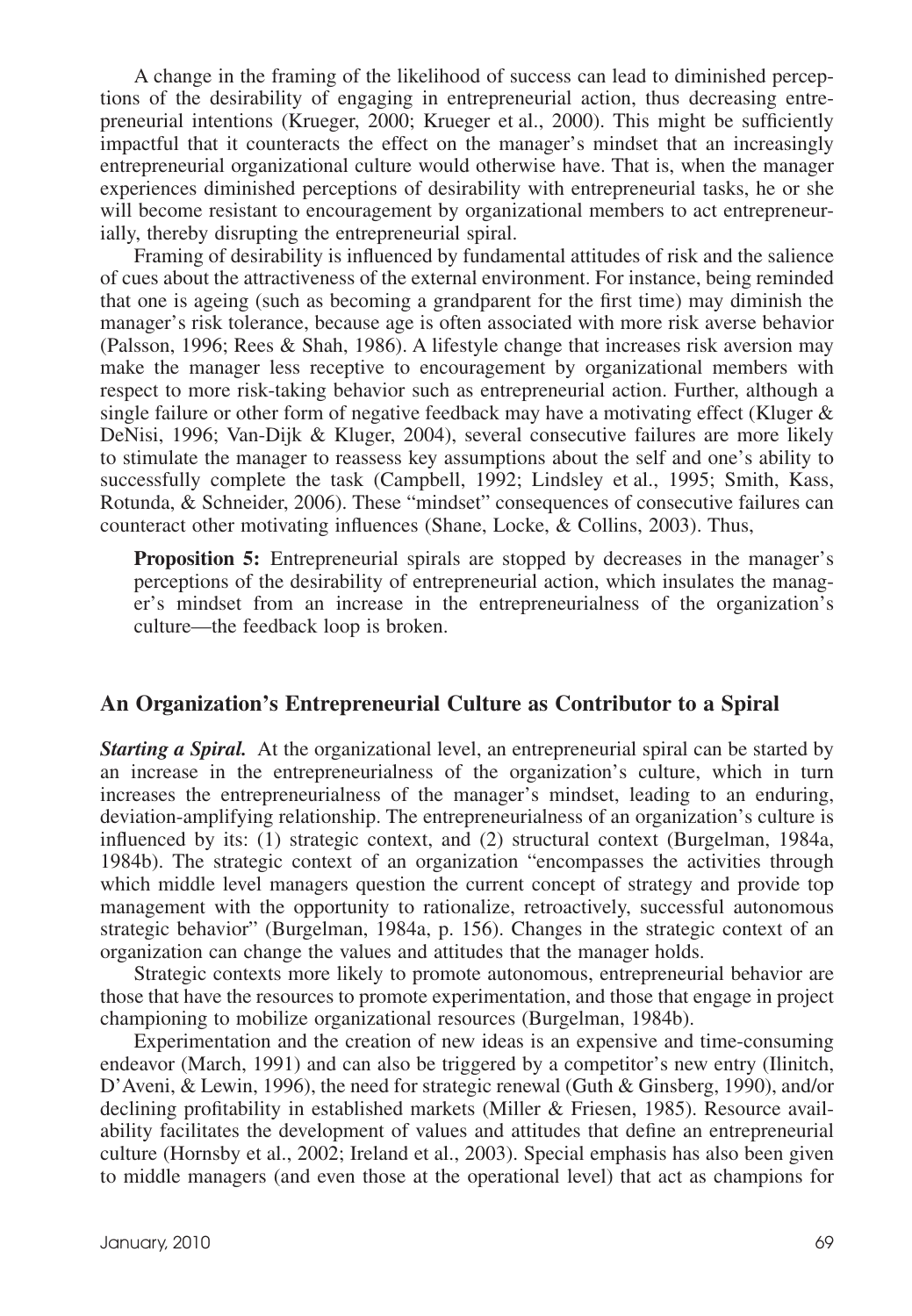entrepreneurial action (e.g., Kuratko, Ireland, Covin, & Hornsby, 2005; Shane, 1994). In a strategic context where champions "sell" new entrepreneurial endeavors to the top manager, championing provides a mechanism that influences the entrepreneurial values and attitudes of the top manager—the entrepreneurialness of his or her mindset. Empirical studies support this notion by showing that "innovation champions" are critical to enhance the acceptance of entrepreneurial action (i.e., the development of an entrepreneurial culture) and for it to be included in the strategic thinking of top management (e.g., Burgelman, 1984b; Markham, 1998; Shane). Thus,

**Proposition 6:** Entrepreneurial spirals are started by changes in the organization's strategic context that encourage autonomous, entrepreneurial behavior that positively affects, and is, in turn positively affected by, the entrepreneurialness of the manager's mindset, in an enduring cycle.

The structural context of an organization refers to "the various administrative mechanisms which top management can manipulate to influence perceived interests of the strategic actors at the operational and middle levels in the organization" (Burgelman, 1984a, p. 155). Structural contexts that are more likely to induce entrepreneurial behavior in managers are those corporate ways and means that increase the attractiveness of creative independence and increase managers' understanding of the importance of entrepreneurial actions for satisfying corporate development needs (Burgelman, 1984b). When these administrative mechanisms are adopted by a large number of organizational members and/or are communicated and transferred from one organizational member to another (Bandura, 1977; Pfeffer, 1981) within the organization, they become part of the organization's culture. Managers' mindsets become more entrepreneurial when they take in values, attitudes, or regulating structures of their organizations (consistent with changes in an organizational culture stimulated by extrinsic rewards), and transform them into an internal regulation (consistent with an individual's mindset) which no longer requires the presence of the organizational influences (Gagné & Deci, 2005, p. 224).

Three such mechanisms are the reward structure, communication mechanisms, and structural organicity. First, formal reward structures signal to organizational members which actions are desirable, thereby changing their behavior, which subsequently leads to an adaptation of basic assumptions and values (Beck, 1987; Cohen, Birkin, Cohen, Garfield, & Webb, 2006; Mike & Slocum, 2003). In an environment where rewards for entrepreneurial behavior are provided, this facilitates the development of more entrepreneurial values and attitudes, and increases the entrepreneurialness of the organization's culture (Hornsby et al., 2002; Kuratko, Hornsby, Naffziger, & Montagno, 1993). Second, a structure that provides for clear, open, and effective channels for communicating a new organizational vision and/or strategy presents a powerful influence on an organization's culture. The values and attitudes communicated in the new vision, and reflected by changes in the organizational culture, can in turn influence the manager's personal vision (Ireland & Hitt, 1999; Schein, 1999)—one that coheres with the organization's new (more entrepreneurial) culture (Melewar, Karaosmanoglu, & Paterson, 2005). Finally, organizations adopting an organic structure can enhance the culture's entrepreneurialness. Organic structures are loose and flexible, have decentralized decision processes, encourage participation of organizational members in decision making, and have less coercive rules and regulations (Burns & Stalker, 1961; Pillai & Meindl, 1998). Thus, an organic structure facilitates change and enables organizational members to develop and realize their own ideas through participation in organizational decision making, thereby triggering a more entrepreneurial organizational culture (Ireland et al., 2003; Slevin & Covin, 1990). Thus,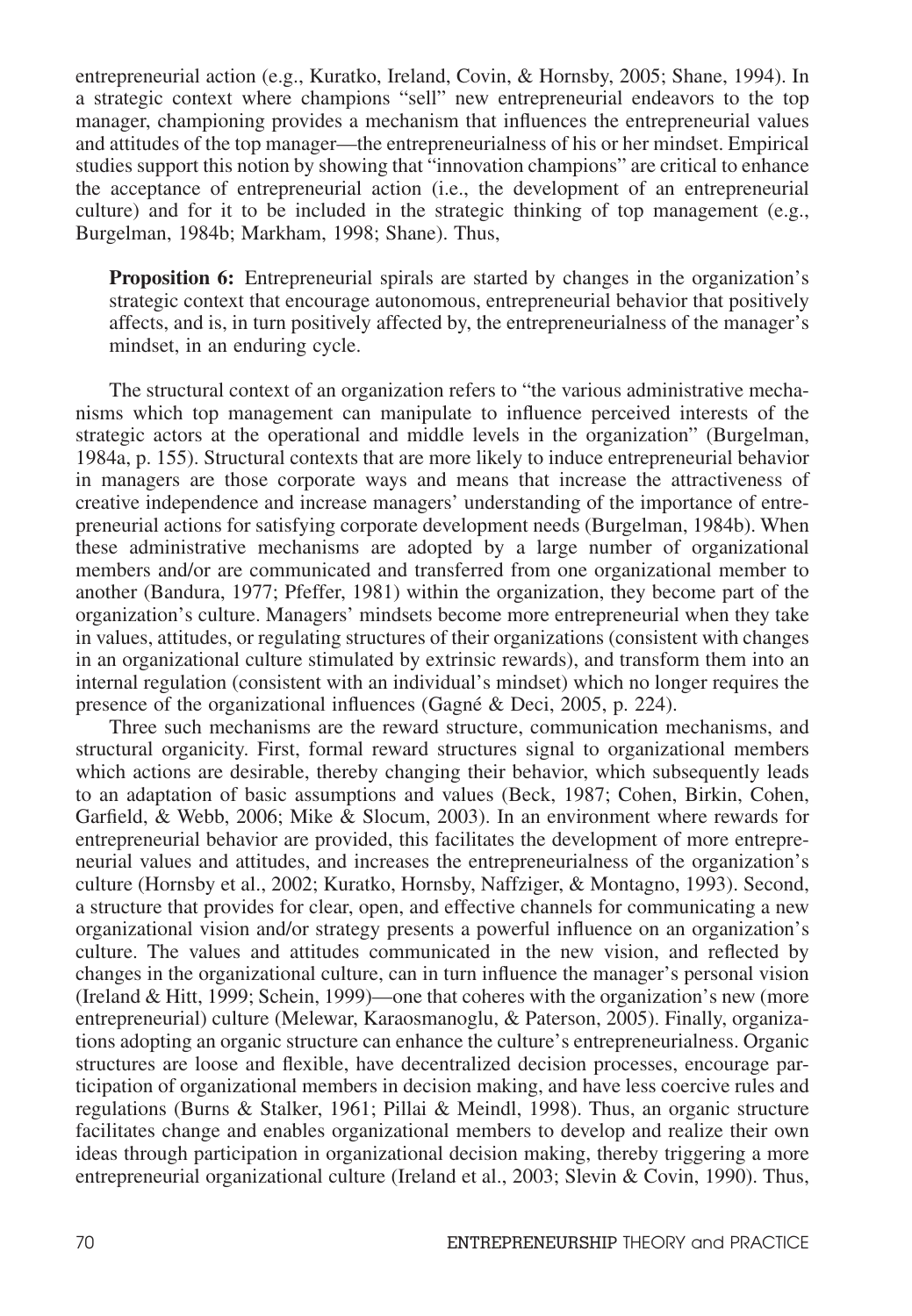**Proposition 7:** Entrepreneurial spirals are started by changes in the organization's structural context that encourage autonomous, entrepreneurial behavior that positively affects, and is, in turn positively affected by, the entrepreneurialness of the manager's mindset, in an enduring cycle.

*Perpetuating a Spiral.* An entrepreneurial spiral can be perpetuated by factors that make the organizational culture receptive to changes in the entrepreneurialness of the manager's mindset, that is, provide the conditions for the manager's mindset "cause" to have a continued culture "effect." A spiral is perpetuated when changes to the strategic and structural context are reinforced and thereby help maintain the deviation-amplifying properties of the culture–mindset relationship. That is, when changes in the organization's strategic and structural context encourage autonomous, entrepreneurial behavior shared across the organization, these changes serve to legitimize the development of more entrepreneurial attitudes and values (Lounsbury & Glynn, 2001), thus making it easier for the manager with an existing, entrepreneurial mindset to influence the assumptions and values of organizational members toward being more entrepreneurial.

First, changes in the strategic context are reinforced when activities by which middle level managers (and those at operational levels) display autonomous behaviors question the current concept of the top manager's strategy, and when those autonomous behaviors are celebrated as stories and folklore. Such stories and folklore within an organization reinforce the organization's culture as more receptive to individual action (Boyce, 1996; Deetz, 1985). Second, communication and mutual influence between the manager and organizational members is stronger within a given (sub)culture than across cultural boundaries (Liu, 2003; Pearce, 1989), thus an organization with many subcultures likely limits the impact of the manager's entrepreneurial mindset to one or two subcultures rather than the whole organization (Larsson  $\&$  Finkelstein, 1999; Liu). Finally, when the manager is trusted by organizational members, these members will assume that the manager acts in a way that is consistent with their needs and interests, and they will likely change their beliefs, attitudes, and intentions according to this trusted manager (Rafferty & Simons, 2006). In a culture characterized by high levels of trust between the manager and organizational members, managers with a more entrepreneurial mindset will be more able to influence the values and beliefs underlying the entrepreneurialness of the organizational members—such as risk taking, creativity, tolerance of failure, and learning (Ireland et al., 2003)—and thereby enhance the entrepreneurialness of their organization's culture. Thus,

**Proposition 8:** Entrepreneurial spirals are perpetuated by reinforcements of the changing: (a) strategic, and/or (b) structural contexts such that the feedback loops endure.

*Stopping a Spiral.* An entrepreneurial spiral can be stopped by a decrease in the entrepreneurialness of an organization's culture, sufficient that there no longer exists an organizational culture "cause" to generate a manager's mindset "effect." A change in the strategic context that obstructs autonomous strategic behavior can decrease the entrepreneurialness of an organization's culture (Burgelman, 1984a, 1984b). Thus, diminishing strategic support for autonomous, entrepreneurial behavior will encourage the manager to stop, or not initiate new, explorative activities signaling that further experimentation, risk taking, and innovation—which are essential ingredients of developing a more entrepreneurial culture (Ireland et al., 2003)—are not desired.

Specifically, middle level managers (and those at the operational level) are less likely to challenge the current concept of strategy by engaging in entrepreneurial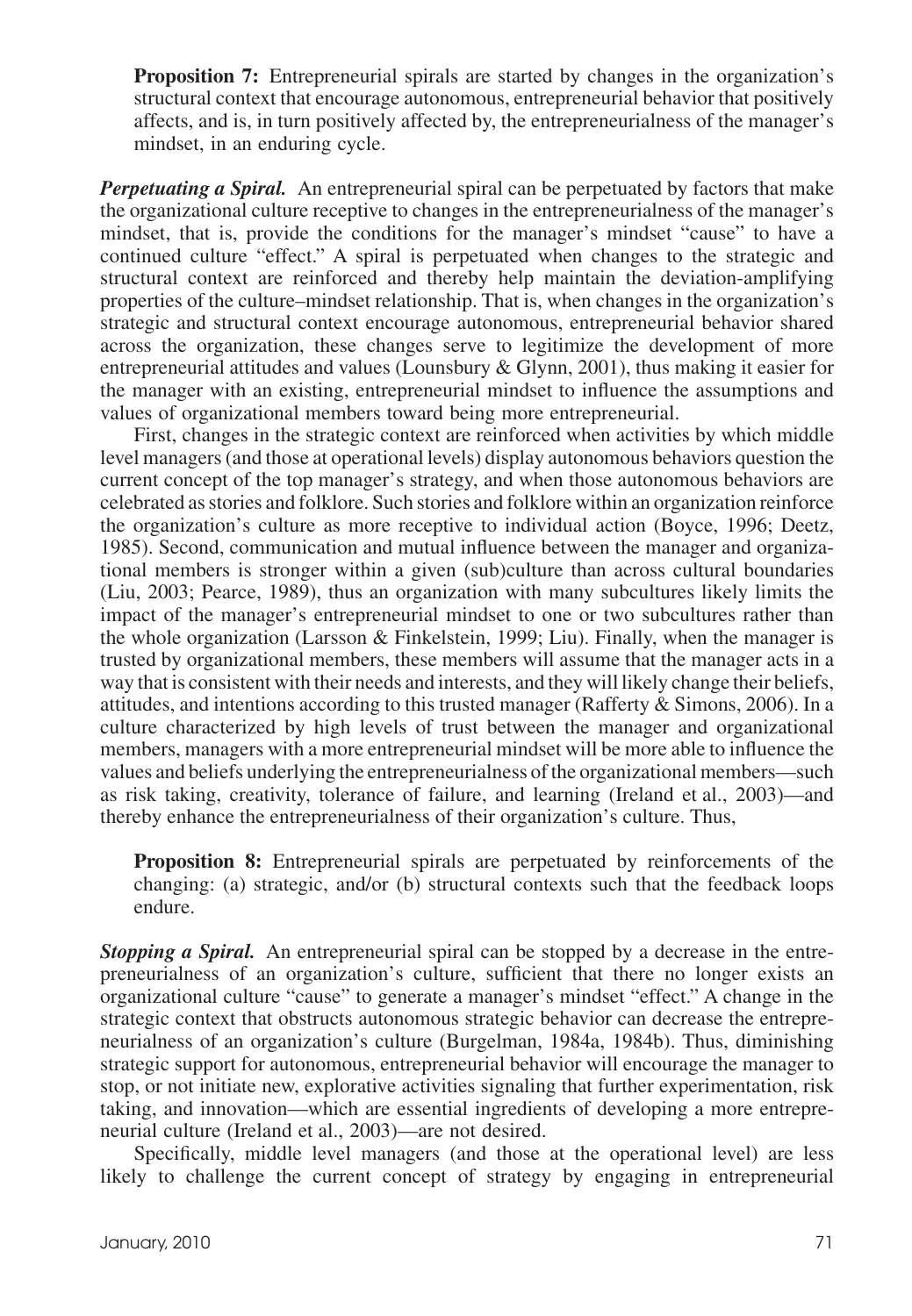behavior when there are fewer slack resources to fund this sort of behavior. When the strategic context changes such that resources are diminished, organizations typically focus on exploitation rather than exploration activities (March, 1991; Sena, 2006). Similarly, when qualified personnel are not available to the organization, innovation is difficult to pursue because its success depends on the skills of the organizational members (Leiponen, 2005). In a strategic context that begins to emphasize exploitation over exploration, champions will face difficulties in finding support of top management, which is a prerequisite to successfully championing innovations (e.g., Burgelman, 1984b; Markham, 1998; Shane, 1994). If the strategic context of the organization obstructs championing activities, discouraged champions likely either stop or diminish their activities, or leave the organization to promote their ideas elsewhere. To the extent the manager incorporates diminished entrepreneurial values and experiences fewer organizational stimuli for entrepreneurial ideas, a further increase in the entrepreneurialness of his or her mindset is obstructed. Thus,

**Proposition 9:** Entrepreneurial spirals are stopped by a change in the strategic context that obstructs more entrepreneurial strategic behavior, which insulates the organization's culture from an increase in the entrepreneurialness of the manager's mindset—the feedback loop is broken.

A change in the structural context that decreases the ability of administrative mechanisms to induce entrepreneurial strategic behaviors can decrease the entrepreneurialness of an organization's culture (Burgelman, 1984a, 1984b). In a changing structural context that obstructs more entrepreneurial strategic behavior, managers have fewer abilities to influence the organization's culture by inducing specific strategic actions and attitudes. This can counteract increases in the entrepreneurialness of the manager's mindset (Burgelman) and stop the spiral. As for starting an entrepreneurial spiral, three such administrative mechanisms are the reward structure, communication mechanisms, and structural organicity.

First, punishment and sanctions influence the behavior of organizational members (Lieberman, 1993) and subsequently their assumptions and values (Beck, 1987; Cohen et al., 2006).<sup>3</sup> Not only direct experience with sanctions, but also verbal reports and personal observations cause fear among organizational members (Lieberman; Reiss, 1980) and influence their collective attitudes toward taking fewer risks and avoiding failures (Appelbaum, Bregman, & Moroz, 1998). Second, less open and effective communication makes it more difficult for managers to unambiguously and consistently communicate a vision of their organization and thereby influence the attitudes and behaviors of organizational members (Guth & Ginsberg, 1990; Schein, 1999). Third, a change toward a more mechanistic structure represents a structural context that is rigid and resistant to change and suppresses organizational responses to individual action (Tosi, 1992) such as the allocation of financial and human resources to new and innovative projects (Pillai & Meindl, 1998). As the structural context changes as previously detailed, the influence of the manager's mindset on organizational culture is likely diminished (Burgelman, 1984a, 1984b; Tosi), and stops the spiral. Thus,

<sup>3.</sup> Formal sanctions in organizations such as dismissal, demotion, and suspension are introduced to achieve conformity between the behavior of organizational members and organizational goals (Hollinger & Clark, 1982). This need for conformity can be triggered by increasing size (Gooderham, Nordhaug, & Ringdal, 1999), the development of a governance structure (Buck, Filatotchev, Demina, & Wright, 2003), and/or to satisfy new stakeholders (Cyr, Johnson, & Welbourne, 2000).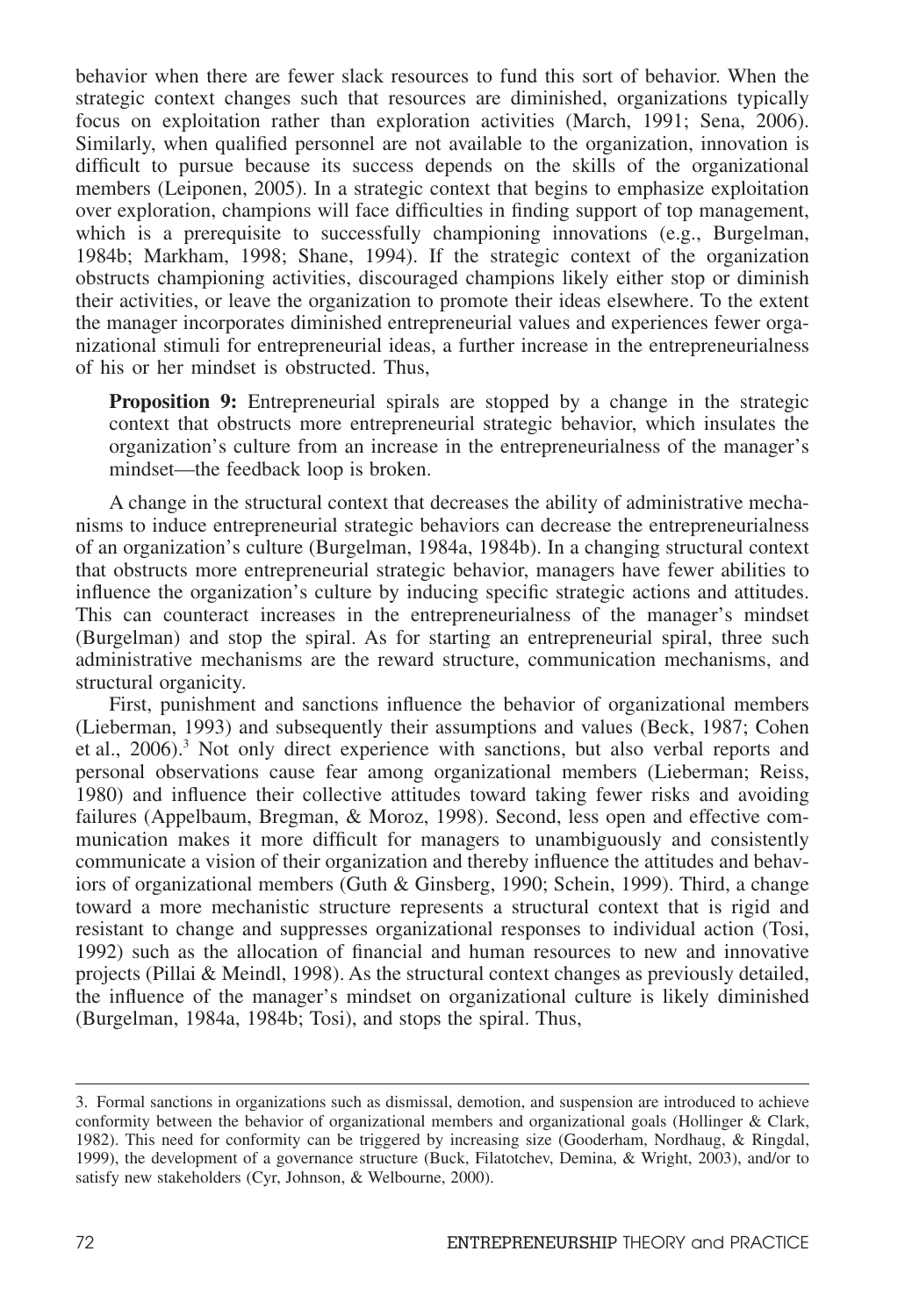**Proposition 10:** Entrepreneurial spirals are stopped by a change in the structural context that obstructs more entrepreneurial strategic behavior, which insulates the organization's culture from an increase in the entrepreneurialness of the manager's mindset—the feedback loop is broken.

## **Discussion**

One of the closely held assumptions of entrepreneurship research is that there exists an "entrepreneurial environment." Scholars represent entrepreneurial environments as inherently uncertain, dynamic, and novel. In recent years, process models have played a central role in advancing the field. For example, process models have been recently brought to bear to advance our understanding of corporate entrepreneurship (Dess, Lumpkin, & McGee, 1999; Russell, 1999) and opportunity recognition (Lumpkin & Lichtenstein, 2005; Shepherd et al., 2007). While disparate in terms of research context, this research shares in common an explicit acknowledgment that entrepreneurship represents a dynamic process, defined by multiple actors, and situated in a social context. Nonlinear relationships, and recursive feedback loops characterize process research and frameworks. The notion of entrepreneurial spirals—as presented in this research article represents an example of the "next step" in the maturing of approaches to entrepreneurship research consistent with a process model framework. The extension of previous studies to cross-level spirals highlights the importance of frameworks that can capture the dynamic nature of a process, which once started, can be enduring and deviation amplifying. Cross-sectional and single feedback loop approaches to understanding the entrepreneurial process (theoretical and empirical) are likely to miss out on (deemphasize) the enduring aspects of this dynamic dimension.

In one of the first applications of spirals to entrepreneurship, Ropo and Hunt suggest that researchers extend the insights of their grounded theory-building approach toward developing a "more specific, sophisticated, and comprehensive framework" to investigate how entrepreneurship may unfold as a deviation-amplifying spiral (1995, p. 107). Like Ropo and Hunt, we employ the spirals model to bridge the individual and organizational levels in the entrepreneurial context, and in doing so, offer a dynamic explanation of entrepreneurial action that extends our understanding beyond the insights available from static, single feedback looped, and within-level explanations that currently dominate the existing literature. Unlike prior applications of the spirals to entrepreneurship focused on performance, however, our purpose is to identify those attributes and processes at the interface of the individual and the organization that are likely responsible for starting, perpetuating, and stopping the spiraling relationship. Doing so has important implications for managerial action, but also suggests a basis for future research focused on understanding how to change the "trajectory" of an entrepreneurial spiral in the face of a dynamic environment. Fundamental to the work of Ropo and Hunt is the notion of dynamism at the interface of "organizational and individual characteristics across time" (p. 94). Implicit in this notion is the acknowledgement that a virtuous spiral is virtuous only as long as the configuration of individual and organizational capabilities represented by the spiral advances organizational ends—a variable exogenous to the spiral. The insights suggested by our model focused on the attributes and processes that may start, perpetuate, and stop the entrepreneurial spiral, and offer a strong theoretical framework from which future research can theorize and test explanations of variance in performance across organizations in the face of changing organizational goals, markets, customers, and a host of other environmentally defined variables.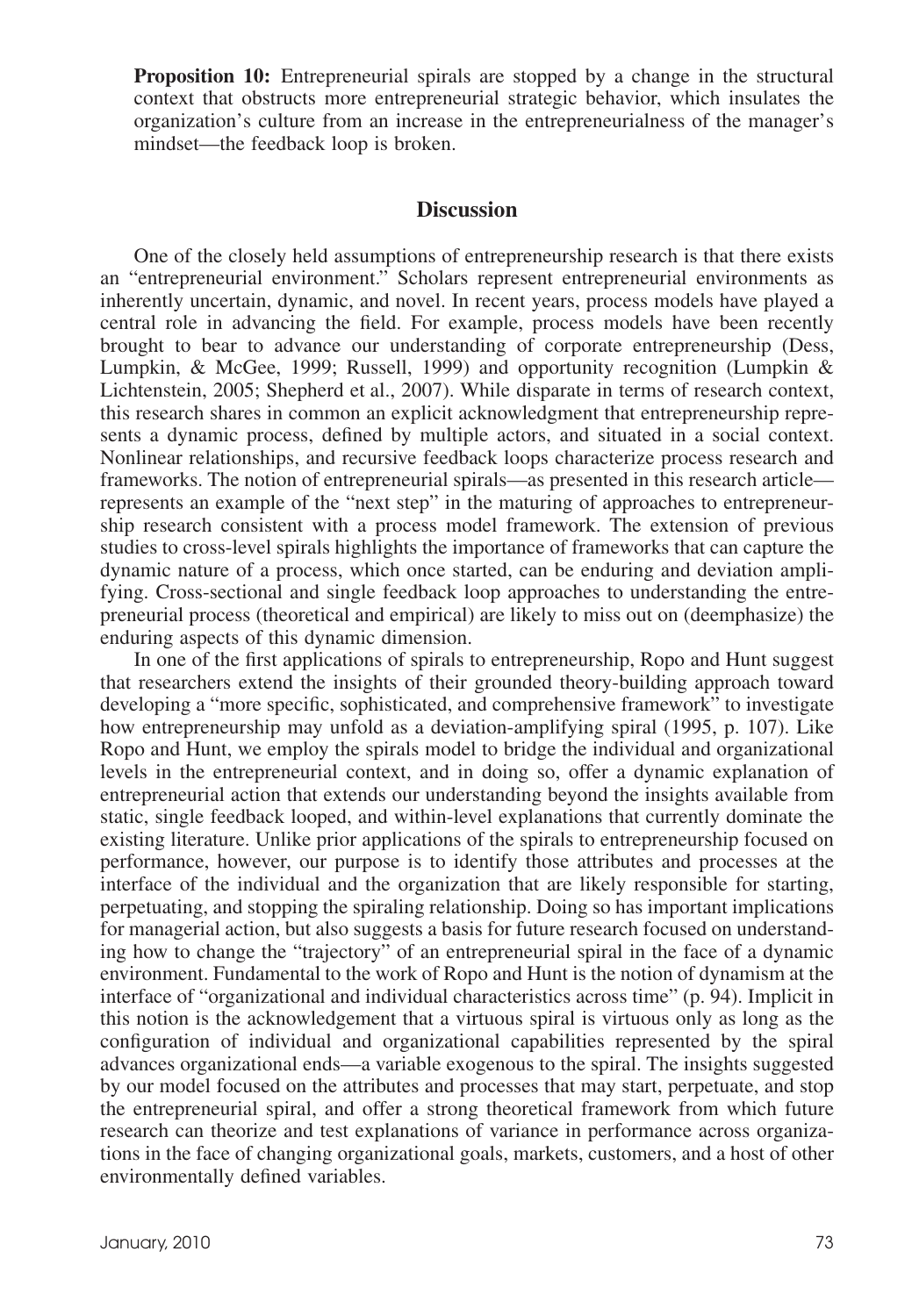Furthermore, we suggest that our conceptualization of the entrepreneurial spiral has the potential to extend and offer deeper insights into concepts and findings central to entrepreneurship. For example, consider the work of Alvarez and Busenitz (2001) and others that focused on the role of heuristics in entrepreneurship. Our conceptualization of an entrepreneurial spiral suggests a means by which individual level heuristics might become embedded in the organizational culture in the form of routines, and reciprocally how organizational routines that promote entrepreneurial action may become adopted at the individual level as heuristics. In addition, an entrepreneurial spiral provides an explanation for how both individual heuristics and organizational routines may be informed by each other and evolve over time.

Further, scholars have focused considerable attention on the factors and routines (at both the individual and organizational level) that characterize those high in entrepreneurialness—and in turn encourage entrepreneurial action. An important and interesting extension of this work relates to our suggestion that once started, entrepreneurial spirals may endure even in the absence of the factor or attribute that initially triggered the spiral. An entrepreneurial spiral, by definition, results in enduring change. Although we already know a great deal about the factors associated with the entrepreneurialness of an individual's mindset and an organization's culture, there is an opportunity to build on these factors to gain a greater appreciation of the multiple feedback mechanisms at work, and to empirically test the deviation-amplifying effect of these variables to understand how and why managers' and organizational culture's entrepreneurialness change over time. Specifically, do the previously specified cause-and-effect relationships trigger, say, a top-down feedback effect, which triggers a bottom-up feedback effect, which triggers a top-down effect and so on? The empirical challenge is to deal with the temporal issue necessary to determine a cause-and-effect relationship. While this challenge is not unique to spirals, it is complicated given the multiple feedback effects. Perhaps experimental designs are best suited to explore the temporal dimension of these multiple cause-and-effect relationships.

For practicing managers, our study is interesting because it suggests that they have some discretion over the development of entrepreneurial spirals and emphasizes the potential consequences of these spirals. For example, at the organizational level, efforts of cultural change toward more entrepreneurialness (e.g., by providing appropriate rewards or communicating an entrepreneurial vision) can start a self-perpetuating spiral which makes the organizational culture more and more entrepreneurial beyond the level of entrepreneurialness that the manager intended to achieve. This appears particularly likely when spiral perpetuators such as organizational stories and folklore support spiral endurance. When managers recognize this development, they can stop the spiral and achieve a steady state, for example, by allocating less resources to entrepreneurial projects or sanctioning an overly ambitious project that ended in failure. At the individual level, our article demonstrates to managers when they are particularly likely to start, perpetuate, and stop spirals, and this may help them to better understand their decision policies and thus make more accurate decisions with respect to promoting or diminishing the entrepreneurialness of their organization.

# **Future Research**

As described here, an entrepreneurial spiral exists when both the manager's mindset and his or her organization's culture become more and more entrepreneurial. It does not indicate whether or not this entrepreneurialness is a "good thing." The relationship between the spiral and performance presents a fertile area for future research. For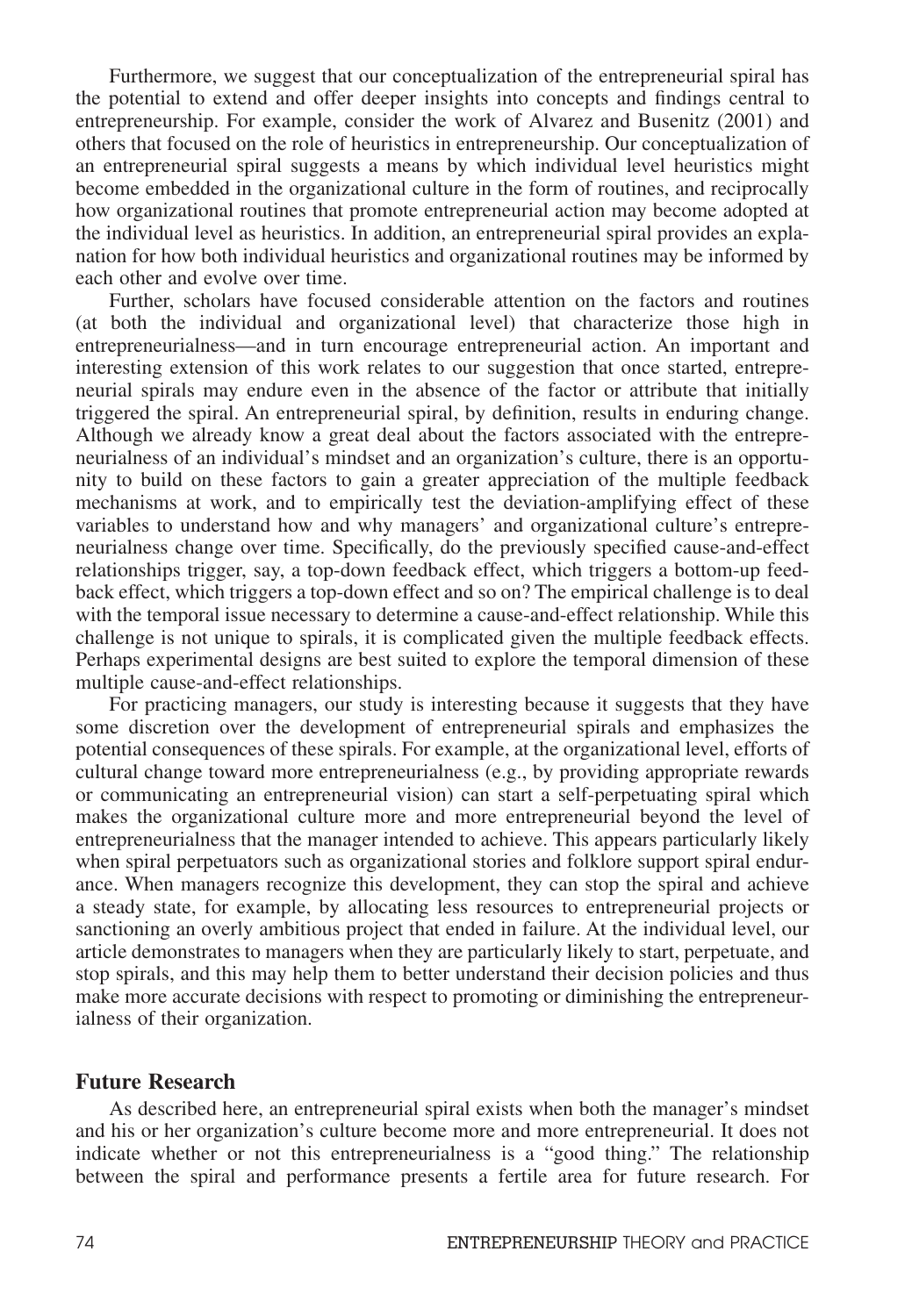example, future research can empirically investigate the entrepreneurial spiral– performance relationship based on (moderated by) differences between firms in the entrepreneurialness of the managers' mindset and the organizational culture when the spiral was triggered. The entrepreneurialness of an organization's culture can be captured by existing measures such as organizational climate (Anderson & West, 1998; Patterson et al., 2005), entrepreneurial management (Brown, Davidsson, & Wiklund, 2001), and/or entrepreneurial orientation (Covin  $\&$  Slevin, 1991). The research on entrepreneurialness of an individual's mindset is still in emergence but could involve assessments of an individual's scripts (arrangement, willingness, and ability—see Mitchell, Smith, Seawright, & Morse, 2000) or cognitive adaptability (Haynie & Shepherd, 2007), regulatory focus (McMullen & Zahra, 2006), and/or reliance on effectual reasoning (Dew, Read, Sarasvathy, & Wiltbank, 2008).

Second, future research can empirically investigate the rate at which the spiral increases the entrepreneurialness of the manager's mindset and of the organizational culture. We have proposed how an entrepreneurial spiral starts, is perpetuated, and stops, but future research can explore the factors that impact the rate of change in entrepreneurialness created by an entrepreneurial spiral. This presents a more fine-grained analysis of spiral perpetuation where the spiral continues but rather than increasing (for an enhancing spiral) at a constant rate (say 20% for each iteration), the level of entrepreneurialness of the manager's mindset and of the organization's culture increases at an increasing rate (20%, 25%, 30%, and so on for subsequent iterations). The dynamic nature of entrepreneurial spirals requires researchers to measure both aspects of the spiral (entrepreneurialness of the manager's mindset and organizational culture) over time.

Third, future research can empirically investigate the limits of the entrepreneurial spiral as a function of performance. That is to say, might there be a point at which the entrepreneurial spiral becomes dysfunctional and inappropriate given: (1) the nature of the industry, (2) the environment, or (3) the lifecycle of the firm? We hope that scholars will explore the optimal level of entrepreneurialness and the factors that influence the location of the optimal point. For example, are the factors that determine the location of an optimal point the same as the factors that explain the strength of the relationship between entrepreneurialness and performance and/or the factors that explain the acceleration or deceleration of an entrepreneurial spiral and/or a combination of both? This and other questions focused on the extent to which entrepreneurialness is "good"—another closely held assumption in the entrepreneurship literature—present opportunities for impactful research enabled by the framework presented in this article.

These future studies will need to rely on longitudinal methods (perhaps using experiments) to empirically test the proposed relationships. We also hope that scholars use qualitative research to further build theory on entrepreneurial spirals.

## **Conclusion**

We suggest that the notion of entrepreneurial spirals presents a process mechanism positioned to relate the psychology of individuals to the culture of organizations and vice versa. In this article, we develop the logic for why these spirals exist in the context of entrepreneurship, and detail the enduring implications entrepreneurial spirals may have on managers' mindsets and their organization's culture. This research presents a first step toward a robust, multi-level model positioned to understand how—in the entrepreneurial context—the manager impacts the organization's culture, and in turn how the organization's culture informs the entrepreneurial mindset of the manager in the form of an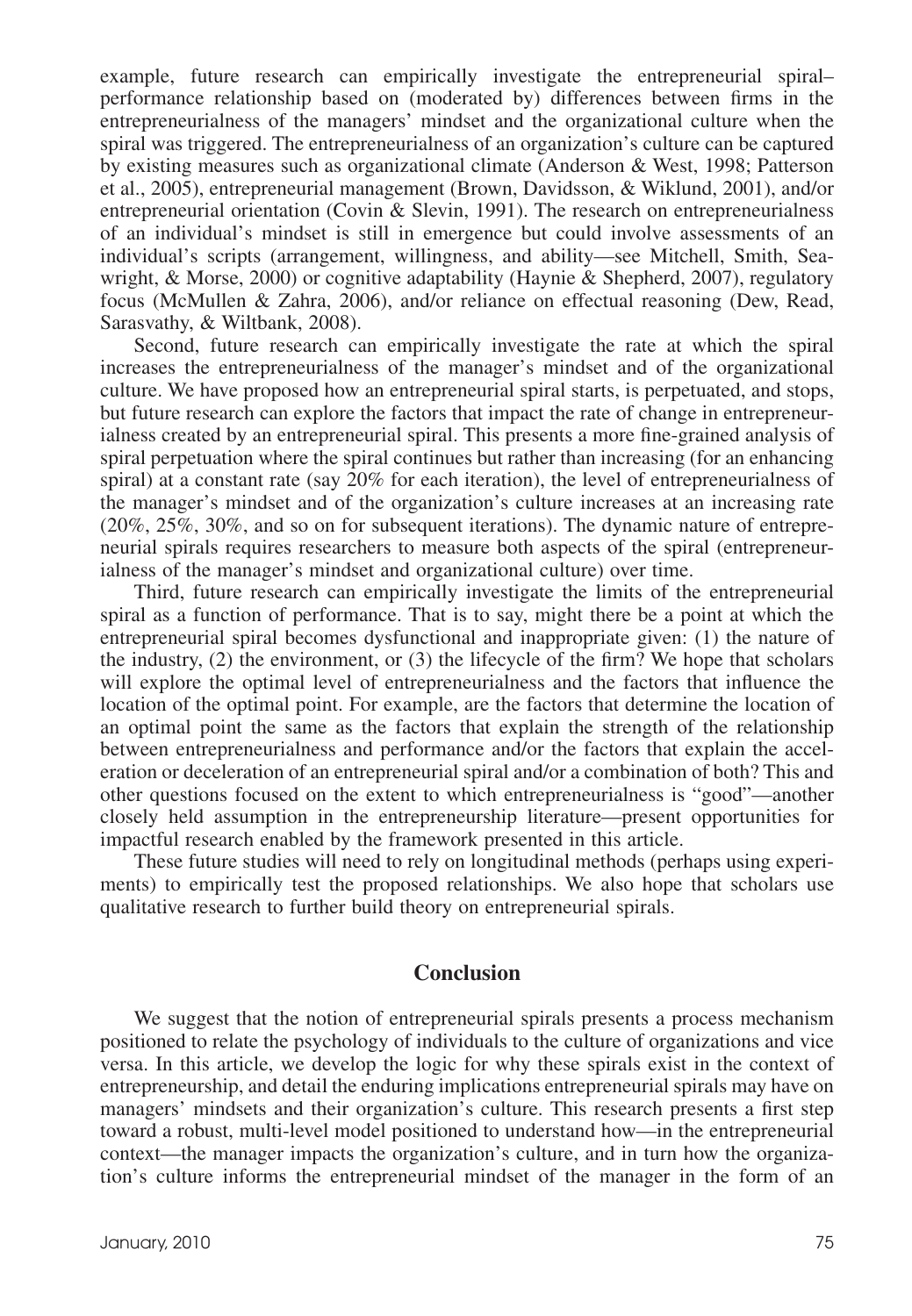enduring relationship. We suggest that variations in entrepreneurial action reflect the nature of the entrepreneurial spiral, and investigate how these spirals start, perpetuate, and stop at both the individual and the organizational level. In the end, we are hopeful that our approach will motivate additional, cross-level research focused on understanding how and why individuals and organizations become more (or less) entrepreneurial over time through multiple feedback loops.

## **REFERENCES**

Ahuja, G. & Lampert, C.M. (2001). Entrepreneurship in the large corporation: A longitudinal study of how established firms create breakthrough innovations. *Strategic Management Journal*, *22*, 521–543.

Alvarez, S. & Busenitz, L.W. (2001). The entrepreneurship of resource-based theory. *Journal of Management*, *27*, 755–776.

Amabile, T. (1988). A model of creativity and innovation in organizations. *Research in Organizational Behavior*, *10*, 123–167.

Anderson, N. & West, M.A. (1998). Measuring climate for work group innovation: Development and validation of the team climate inventory. *Journal of Organizational Behavior*, *19*, 235–258.

Appelbaum, S.H., Bregman, M., & Moroz, P. (1998). Fear as a strategy: Effects and impact within the organization. *Journal of European Industrial Training*, *22*, 113–127.

Arkes, H.R. & Blumer, C. (1985). The psychology of sunk costs. *Organizational Behavior & Human Decision Processes*, *35*, 124–140.

Audretsch, D.B. & Stephan, P.E. (1999). Knowledge spillovers in biotechnology: Sources and incentives. *Journal of Evolutionary Economics*, *9*, 97–107.

Ayers, S. & Kaplan, S.E. (1993). An examination of the effect of hypothesis framing on auditor's information choices and analytical procedure task. *Abacus*, *29*, 113–130.

Baker, K.H. & Haslem, J.A. (1974). The impact of investor socioeconomic characteristics on risk and return preferences. *Journal of Business Research*, *2*, 469–476.

Bandura (1977). *Social learning theory*. Englewood Cliffs, NJ: Prentice Hall.

Beck, R.N. (1987). Visions, values, and strategies: Changing attitudes and culture. *Academy of Management Executive*, *1*, 33–41.

Bommer, W.H., Rich, G.A., & Rubin, R.S. (2005). Changing attitudes about change: Longitudinal effects of transformational leader behavior on employee cynicism about organizational change. *Journal of Organizational Behavior*, *26*, 733–753.

Boyce, M.E. (1996). Organizational story and storytelling: A critical review. *Journal of Organizational Change Management*, *9*, 5–26.

Brown, T.E., Davidsson, P., & Wiklund, J. (2001). An operationalization of Stevenson's conceptualization of entrepreneurship as opportunity-based firm behavior. *Strategic Management Journal*, *22*, 953–968.

Buck, T., Filatotchev, I., Demina, N., & Wright, M. (2003). Insider ownership, human resource strategies and performance in a transition economy. *Journal of International Business Studies*, *34*, 530–549.

Burgelman, R.A. (1984a). Designs for corporate entrepreneurship in established firms. *California Management Review*, *26*(3), 154–166.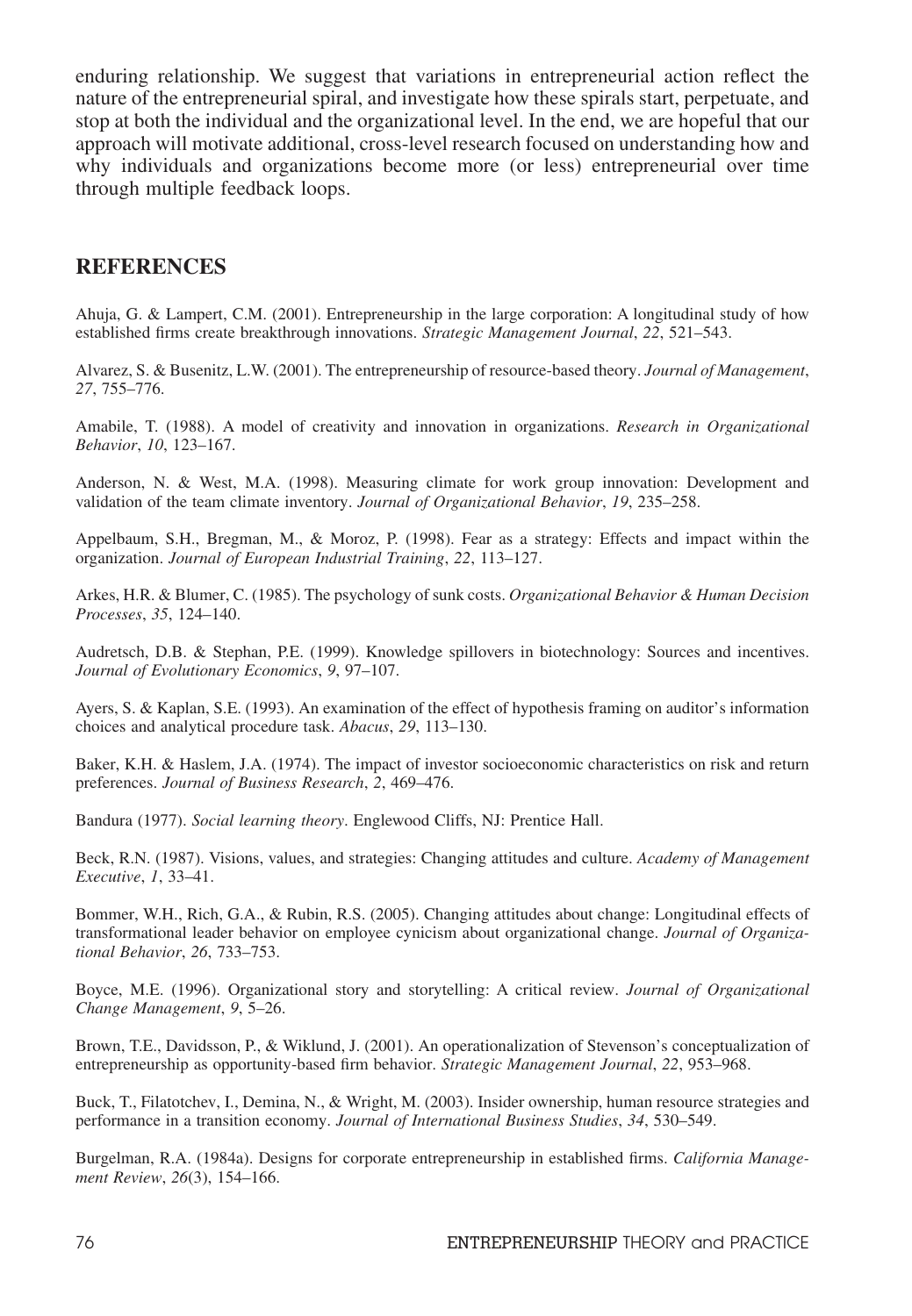Burgelman, R.A. (1984b). Managing the internal corporate venturing process. *Sloan Management Review*, *25*, 33–48.

Burns, T. & Stalker, G.M. (1961). *The management of innovation*. London: Tavistock.

Campbell, C.A. (1992). A decision theory model for entrepreneurial acts. *Entrepreneurship Theory and Practice*, *17*, 21–27.

Cannon, M.D. & Edmondson, A.C. (2001). Confronting failure: Antecedents and consequences of shared beliefs about failure in organizational work groups. *Journal of Organizational Behavior*, *22*, 161–177.

Chandler, G.N., Keller, C., & Lyon, D.W. (2000). Unraveling the determinants and consequences of an innovation-supportive organizational culture. *Entrepreneurship Theory and Practice*, *25*, 59–77.

Cohen, C.F., Birkin, S.J., Cohen, M.E., Garfield, M.J., & Webb, H.W. (2006). Managing conflict during an organizational acquisition. *Conflict Resolution Quarterly*, *23*, 317–331.

Covin, J.G. & Slevin, D.P. (1991). A conceptual model of entrepreneurship as firm behavior. *Entrepreneurship Theory and Practice*, *16*, 7–25.

Cronbach, L.J. & Furby, L. (1970). How we should measure "change"—Or should we? *Psychological Bulletin*, *74*, 68–80.

Cyr, L.A., Johnson, D.E., & Welbourne, T.M. (2000). Human resources in Initial Public Offering firms: Do venture capitalists make a difference? *Entrepreneurship Theory and Practice*, *25*, 77–91.

Deeds, D.L., DeCarolis, D.M., & Coombs, J.E. (1997). The impact of firm-specific capabilities on the amount of capital raised in an initial public offering: Evidence from the biotechnology industry. *Journal of Business Venturing*, *12*, 31–46.

Deetz, S. (1985). Critical-cultural research: New sensibilities and old realities. *Journal of Management*, *11*, 121–136.

Dess, G.G., Lumpkin, G.T., & McGee, J.E. (1999). Linking corporate entrepreneurship to strategy, structure, and process: Suggested research direction. *Entrepreneurship Theory and Practice*, *23*, 85–102.

Dew, N., Read, S., Sarasvathy, S.D., & Wiltbank, R. (2008). Effectual versus predictive logics in entrepreneurial decision making: Differences between experts and novices. *Journal of Business Venturing*, doi: 10.1016/j.jbusvent.2008.02.002.

Douglas, E.J. & Shepherd, D.A. (2000). Entrepreneurship as a utility-maximizing response. *Journal of Business Venturing*, *15*, 231–251.

Douglas, E.J. & Shepherd, D.A. (2002). Self-employment as a career choice: Attitudes, entrepreneurial intentions, and utility maximization. *Entrepreneurship Theory and Practice*, *26*, 81–90.

Dunnegan, K., Tierney, P., & Duchon, D. (1992). Perceptions of an innovative climate: Examining the role of divisional affiliation, work group interaction, and leader/subordinate exchange. *IEEE Transactions on Engineering Management*, *39*, 227–232.

Fiske, S.T. (2003). Five core social motives, plus or minus five. In S.J. Spencer, S. Fein, M.P. Zanna, & J. Olson (Eds.), *Motivated social perception: The Ontario symposium* (Vol. 9, pp. 233–246). Mahwah, NJ: Erlbaum.

Gagné, M. & Deci, E.L. (2005). Self-determination theory and work motivation. *Journal of Organizational Behavior*, *26*, 331–362.

Gnyawali, D.R. & Fogel, D.S. (1994). Environments for entrepreneurship development: Key dimensions and research implications. *Entrepreneurship Theory and Practice*, *18*, 43–62.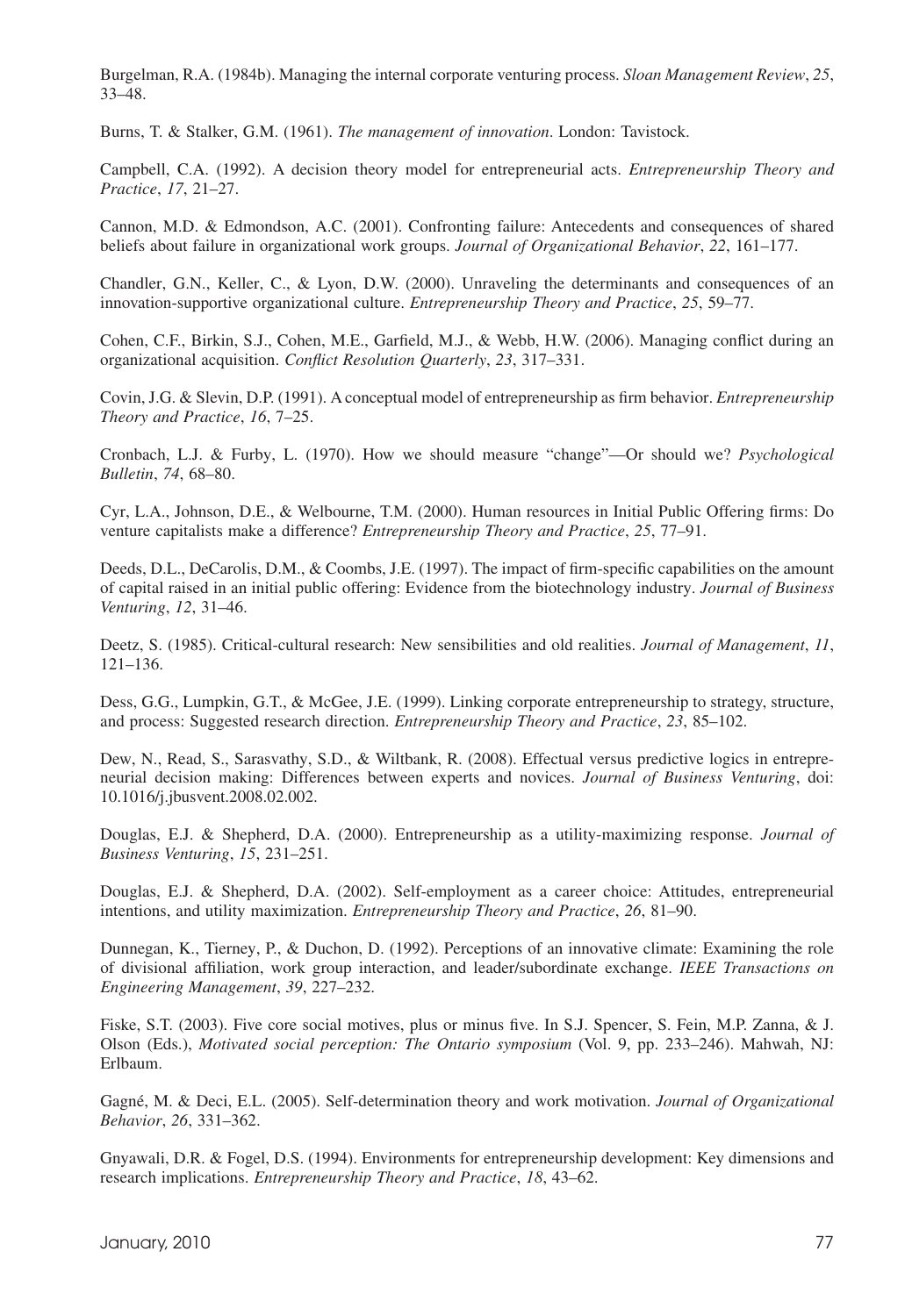Gooderham, P.N., Nordhaug, O., & Ringdal, K. (1999). Institutional and rational determinants of organizational practices: Human resource management in European firms. *Administrative Science Quarterly*, *44*, 507–531.

Grable, J.E. (2000). Financial risk tolerance and additional factors that affect risk taking in everyday money matters. *Journal of Business and Psychology*, *14*, 625–630.

Greenberg, J., Solomon, S., & Pyszczynski, T. (1997). Terror management theory of self-esteem and cultural worldviews: Empirical assessments and conceptual refinements. In M. Zanna (Ed.), *Advances in experimental social psychology* (Vol. 29, pp. 61–139). New York: Academic.

Guth, W.D. & Ginsberg, A. (1990). Guest editors' introduction: Corporate entrepreneurship. *Strategic Management Journal*, *11*, 5–15.

Hardin, C.D. & Higgins, E.T. (1996). Shared reality: How social verification makes the subjective objective. In R.M. Sorrentino & E.T. Higgins (Eds.), *Handbook of motivation and cognition: Foundations of social behavior* (pp. 28–84). Chichester, UK: Wiley.

Haynie, J.M. & Shepherd, D.A. (2007). A general measure of cognitive adaptability: A metacognitive perspective for capturing the entrepreneurial mindset. *Entrepreneurship Theory and Practice*, in press.

Hayward, M.L.A., Shepherd, D.A., & Griffin, D. (2006). A hubris theory of entrepreneurship. *Management Science*, *52*, 160–172.

Hendrick, S.S., Hendrick, C., & Adler, N.L. (1988). Romantic relationships: Love, satisfaction, and staying together. *Journal of Personality and Social Psychology*, *54*, 980–988.

Hitt, M.A. (2000). The new frontier: Transformation of management for the new millennium. *Organizational Dynamics*, *28*, 7–17.

Hollinger, R.C. & Clark, J.P. (1982). Formal and informal social controls of employee deviance. *Sociological Quarterly*, *23*, 333–343.

Hornsby, J.S., Kuratko, D.F., & Montagno, R.V. (1999). Perceptions of internal factors for corporate entrepreneurship: A comparison of Canadian and US managers. *Entrepreneurship Theory and Practice*, *23*, 9–24.

Hornsby, J.S., Kuratko, D.F., & Zahra, S.A. (2002). Middle managers' perception of the internal environment for corporate entrepreneurship: Assessing a measurement scale. *Journal of Business Venturing*, *17*, 253–273.

Ilinitch, A.Y., D'Aveni, R.A., & Lewin, A.Y. (1996). New organizational forms and strategies for managing in hypercompetitive environments. *Organization Science*, *7*, 211–220.

Ireland, D.R., Hitt, M.A., & Sirmon, D.G. (2003). A model of strategic entrepreneurship: The construct and its dimensions. *Journal of Management*, *29*, 963–989.

Ireland, R.D. & Hitt, M.A. (1999). Achieving and maintaining strategic competitiveness in the 21st century: The role of strategic leadership. *Academy of Management Executive*, *19*, 63–77.

Jans, N.A. (1989). Organizational commitment, career factors and career/life stage. *Journal of Organizational Behavior*, *10*, 247–266.

Jelinek, M. & Litterer, J. (1995). Toward entrepreneurial organizations: Meeting ambiguity with engagement. *Entrepreneurship Theory and Practice*, *19*(3), 137–169.

Jones, E.E. & Davis, K.E. (1965). From acts to dispositions: The attribution process in person perception. In L. Berkowitz (Ed.), *Advances in experimental social psychology* (Vol. 2, pp. 219–226). New York: Academic Press.

Kets de Vries, M.F.R. (1985). The dark side of entrepreneurship. *Harvard Business Review*, *63*, 160–167.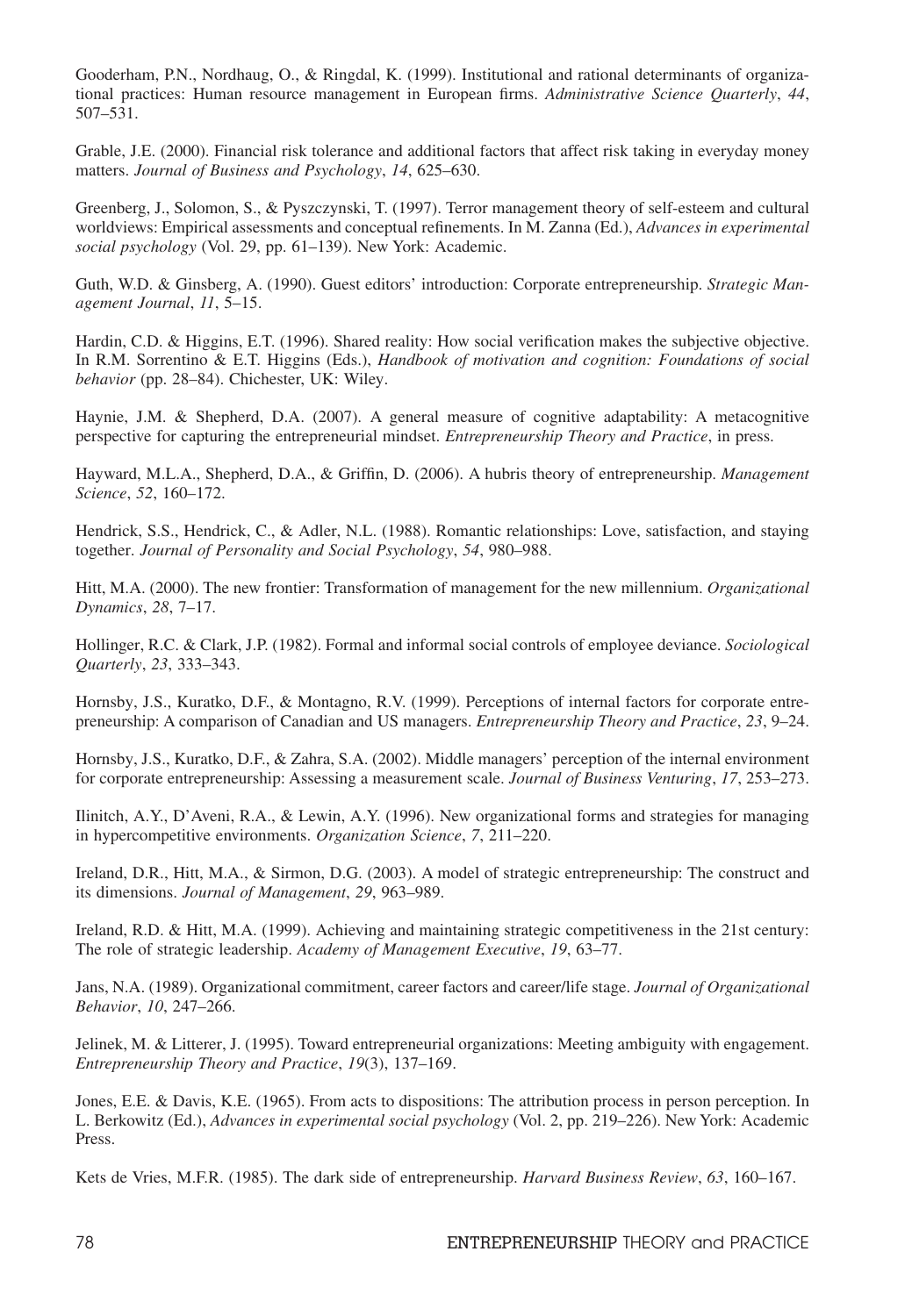Kluger, A.N. & DeNisi, A. (1996). The effects of feedback interventions on performance: A historical review, a meta-analysis, and a preliminary feedback intervention theory. *Psychological Bulletin*, *119*, 254–284.

Krueger, N. (2000). The cognitive infrastructure of opportunity emergence. *Entrepreneurship Theory and Practice*, *24*, 5–23.

Krueger, N.F., Riley, M.D., & Carsrud, A. (2000). Competing models of entrepreneurial intentions. *Journal of Business Venturing*, *15*, 411–433.

Kuratko, D.F., Hornsby, J.S., Naffziger, D.W., & Montagno, R.V. (1993). Implement entrepreneurial thinking in established organizations. *SAM Advanced Management Journal*, *58*, 28–35.

Kuratko, D.F., Ireland, R.D., Covin, J.G., & Hornsby, J.S. (2005). A model of middle-level managers' entrepreneurial behavior. *Entrepreneurship Theory & Practice*, *29*(6), 699–716.

Kuratko, D.F., Montagno, R.V., & Hornsby, J.S. (1990). Developing an intrapreneurial assessment instrument for an effective corporate entrepreneurial environment. *Strategic Management Journal*, *11*, 49–58.

La-Greca, A.M., Silverman, W.K., Vernberg, E.M., & Roberts, M.C. (2002). *Children and disasters: Future directions for research and public policy*. Washington, DC: American Psychological Association.

Larsson, R. & Finkelstein, S. (1999). Integrating strategic, organizational, and human resource perspectives on mergers and acquisitions: A case survey of synergy realization. *Organization Science*, *10*, 1–26.

Latane, B. (1996). Dynamic social impact: The creation of culture by communication. *Journal of Communication*, *46*, 13–25.

Lehman, D.R., Chiu, C.-Y., & Schaller, M. (2004). Psychology and culture. *Annual Review of Psychology*, *55*, 689–714.

Leiponen, A. (2005). Skills and innovation. *International Journal of Industrial Organization*, *23*, 303–323.

Levinthal, D.A. & March, J.G. (1993). The myopia of learning. *Strategic Management Journal*, *14*, 95–112.

Lieberman, D.A. (1993). *Learning: Behavior and cognition*. Pacific Grove, CA: Brooks/Cole Publishing Company.

Lindsley, D.H., Brass, D.J., & Thomas, J.B. (1995). Efficacy-performance spirals: A multilevel perspective. *Academy of Management Review*, *20*, 645–678.

Liu, S. (2003). Cultures within culture: Unity and diversity of two generations of employees in state-owned enterprises. *Human Relations*, *56*, 387–417.

Lockwood, P. (2002). Could it happen to you? Predicting the impact of downward comparisons on the self. *Journal of Personality and Social Psychology & Marketing*, *82*, 343–358.

Lounsbury, M. & Glynn, M.A. (2001). Cultural entrepreneurship: Stories, legitimacy, and the acquisition of resources. *Strategic Management Journal*, *22*, 545–564.

Lumpkin, G.T. & Lichtenstein, B.B. (2005). The role of organizational learning in the opportunity recognition process. *Entrepreneurship Theory and Practice*, *29*, 451–472.

Lynch, A. (1996). *Thought contagion: How belief spreads through society*. New York: Basic Books.

Malka, A. & Miller, D.T. (2007). Political-economic values and the relationship between socioeconomic status and self-esteem. *Journal of Personality & Social Psychology*, *75*, 25–42.

March, J.G. (1991). Exploration and exploitation in organizational learning. *Organization Science*, *2*, 71–87.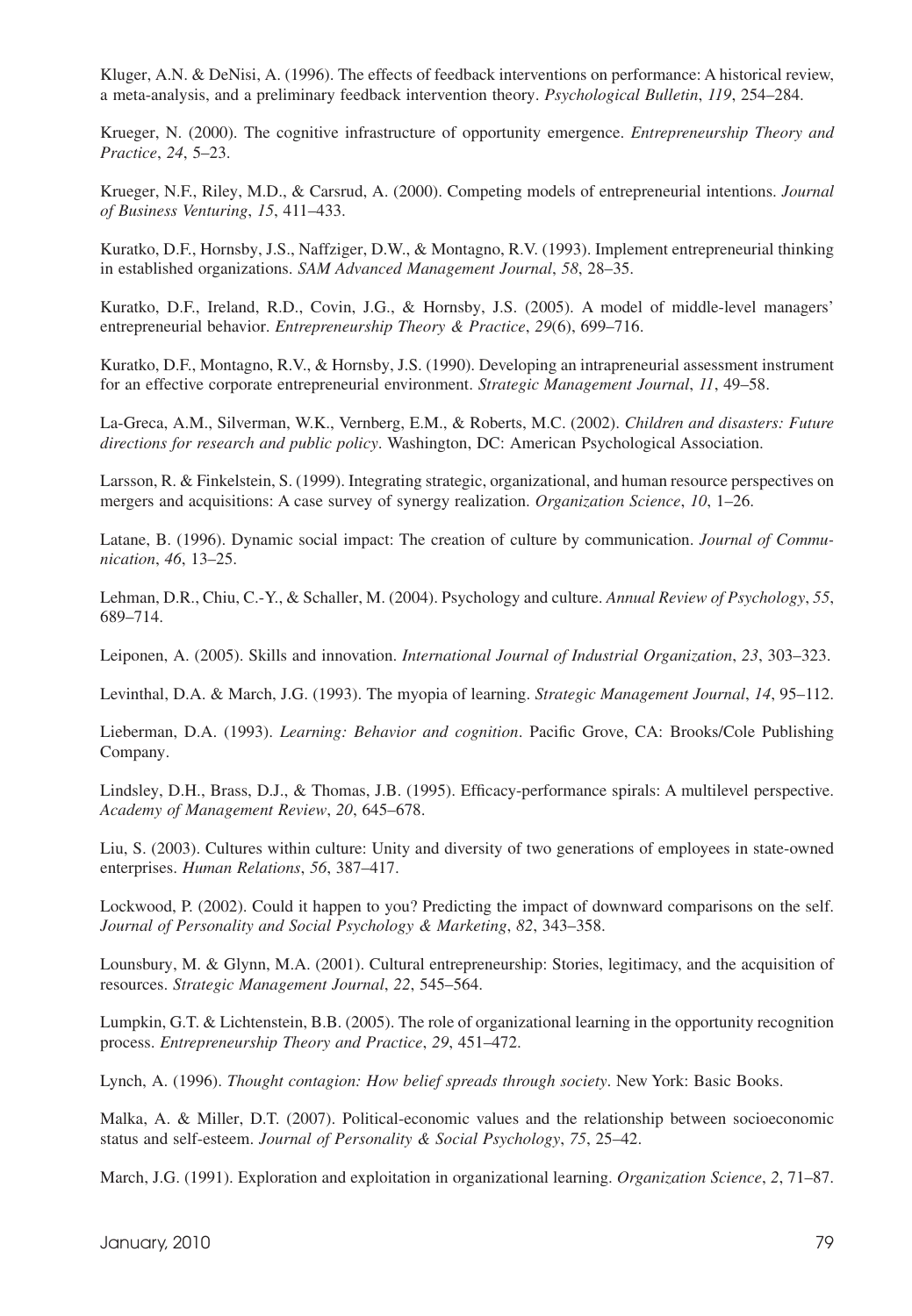Markham, S.K. (1998). A longitudinal examination of how champions influence others to support their projects. *Journal of Product Innovation Management*, *15*, 490–504.

McGrath, R.M. & McMillan, I. (2000). *The entrepreneurial mindset: Strategies for continuously creating opportunity in an age of uncertainty*. Boston: Harvard Business School Press.

McMullen, J.S. & Shepherd, D.A. (2006). Entrepreneurial action and the role of uncertainty in the theory of the entrepreneur. *Academy of Management Review*, *31*, 132–152.

McMullen, J.S. & Zahra, S. (2006). More or less entrepreneurial intent under environmental hostility. *Frontiers of Entrepreneurship Research*, 661–674.

Melewar, T.C., Karaosmanoglu, E., & Paterson, D. (2005). Corporate identity: Concept, components and contribution. *Journal of General Management*, *31*, 59–81.

Mike, B. & Slocum, J.W. (2003). Changing culture at pizza hut and yum! Brands, Inc. *Organizational Dynamics*, *32*, 319–330.

Miller, D. & Friesen, P. (1985). Innovation in conservative and entrepreneurial firms: Two models of strategic management. *Strategic Management Journal*, *3*, 1–25.

Mitchell, R.K. & Chesteen, S.A. (1995). Enhancing entrepreneurial expertise: Experiential pedagogy and the new venture expert script. *Simulation & Gaming*, *26*, 288–306.

Mitchell, R.K., Smith, B., Seawright, K.W., & Morse, E.A. (2000). Cross-cultural cognitions and the venture creation decision. *Academy of Management Journal*, *43*, 974–993.

Nesselroade, J.R., Stigler, S.M., & Bakes, P.B. (1980). Regression toward the mean and the study of change. *Psychological Bulletin*, *88*, 622–637.

Nicolson, P. & Anderson, P. (2003). Quality of life, distress and self-esteem: A focus group study of people with chronic bronchitis. *British Journal of Health Psychology*, *8*, 251–270.

Ogbonna, E. & Harris, L.C. (2003). Organizational culture: A ten-year, two-phase study of change in the UK food retailing sector. *Journal of Management Studies*, *39*, 673–706.

O'Reilly, C.A., Chatman, J., & Caldwell, D.F. (1991). People and organizational culture: A profile comparison approach to assessing person-organization fit. *Academy of Management Journal*, *34*, 487–516.

Palsson, A.-M. (1996). Does the degree of relative risk aversion vary with household characteristics? *Journal of Economic Psychology*, *17*, 771–787.

Patterson, M.G., West, M.A., Shackleton, V.J., Dawson, J.F., Lawthom, R., Maitlis, S., et al. (2005). Validating the organizational climate measure: Links to managerial practices, productivity and innovation. *Journal of Organizational Behavior*, *26*, 379–408.

Pearce, W.B. (1989). *Communication and the human condition*. Carbondale, IL: Southern Illinois University Press.

Pfeffer, J. (1981). Management as symbolic action: The creation and maintenance of organizational paradigms. In L.L. Cummings & B.M. Staw (Eds.), *Research in organizational behavior* (Vol. 3, pp. 1–52). Greenwich, CT: JAI Press.

Pillai, R. & Meindl, J.R. (1998). Context and charisma: A "meso" level examination of the relationship of organic structure, collectivism, and crisis to charismatic leadership. *Journal of Management*, *24*, 643– 671.

Platt, J. (1973). Social traps. *American Psychologist*, *28*, 641–651.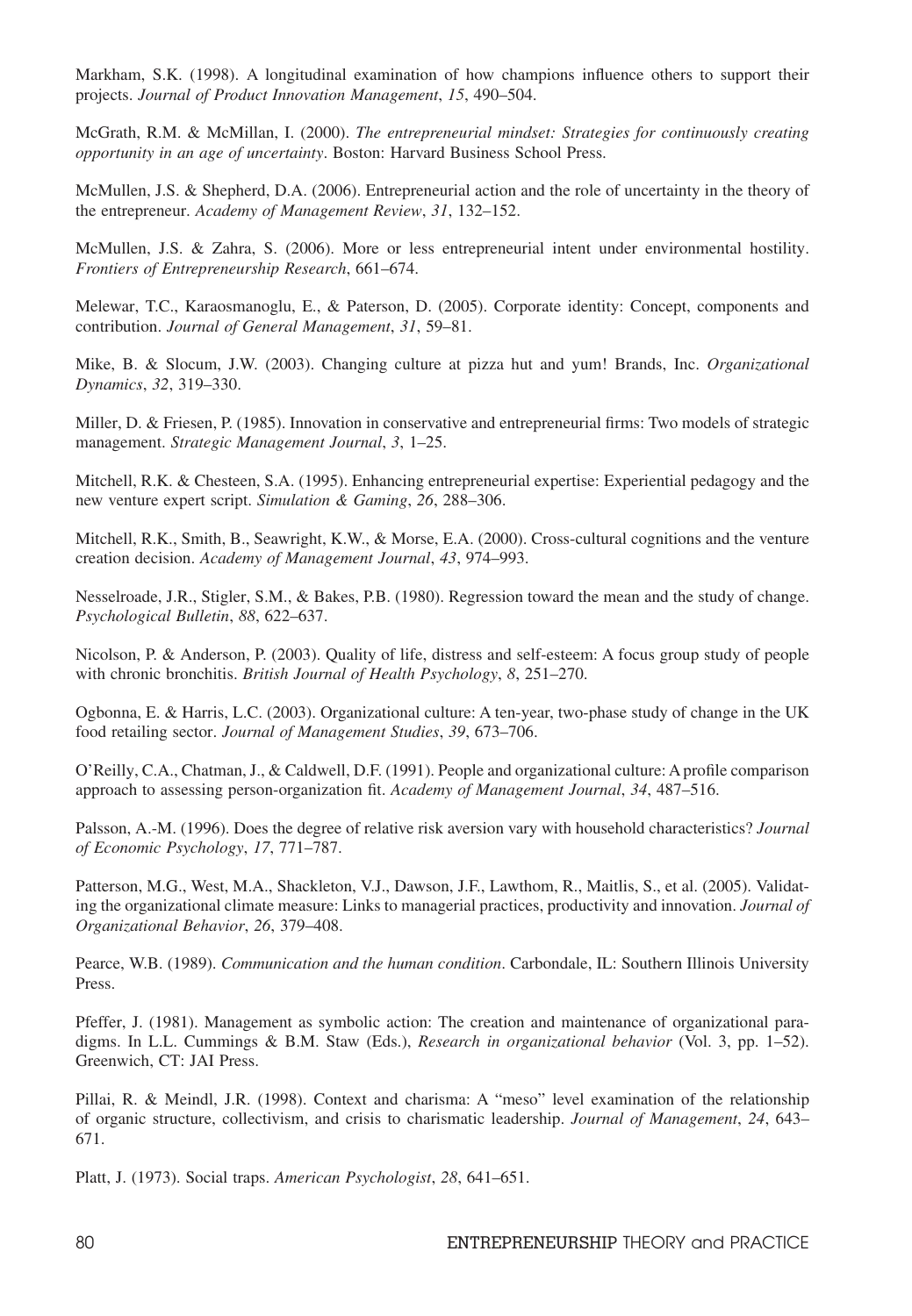Rafferty, A.E. & Simons, R.H. (2006). An examination of the antecedents of readiness for fine-tuning and corporate transformation changes. *Journal of Business and Psychology*, *20*, 325–350.

Ranchor, A.V. & Sanderman, R. (1991). The role of personality and socio-economic status in the stress-illness relation: A longitudinal study. *European Journal of Personality*, *5*, 93–108.

Rees, H. & Shah, A. (1986). An empirical analysis of self-employment in the UK. *Journal of Applied Econometrics*, *1*, 95–108.

Reiss, S. (1980). Pavlovian conditioning and human fear: An expectancy model. *Behavior Therapy*, *11*, 380–396.

Robinson, P.B., Stimpson, D.V., Huefner, J.C., & Hunt, H.K. (1991). An attitude approach to the prediction of entrepreneurship. *Entrepreneurship Theory and Practice*, *15*, 13–31.

Ropo, A. & Hunt, J.G. (1995). Entrepreneurial processes as virtuous and vicious spirals in a changing opportunity structure: A paradoxical perspective. *Entrepreneurship Theory and Practice*, *19*, 91–111.

Russell, R.D. (1999). Developing a process model of intrapreneurial systems: A cognitive mapping approach. *Entrepreneurship Theory and Practice*, *23*, 65–84.

Schein, E.H. (1999). *The corporate culture survival guide: Sense and nonsense about culture*. San Francisco, CA: Jossey-Bass.

Scherer, C.W. & Cho, H. (2003). A social network contagion theory on risk perception. *Risk Analysis*, *23*, 261–267.

Scherer, R.F., Adams, J.S., Carley, S.S., & Wiebe, F.A. (1989). Role model performance effects on development of entrepreneurial career preference. *Entrepreneurship Theory and Practice*, *13*, 53–71.

Sena, V. (2006). The determinants of firms' performance: Can finance constraints improve technical efficiency? *European Journal of Operational Research*, *172*, 311–325.

Shane, S. (1994). Cultural values and the championing process. *Entrepreneurship Theory and Practice*, *18*, 25–41.

Shane, S., Locke, E.A., & Collins, C.J. (2003). Entrepreneurial motivation. *Human Resource Management Review*, *13*, 257–279.

Shaw, K.L. (1996). An empirical analysis of risk aversion and income growth. *Journal of Labor Economics*, *14*, 626–652.

Shepherd, D.A. & Haynie, J.M. (2007). Birds of a feather don't always flock together: Identity management in entrepreneurship. *Journal of Business Venturing*, doi: 10.1016/j.jbusvent.2007.10.005.

Shepherd, D.A., McMullen, J.S., & Jennings, P.D. (2007). The formation of opportunity beliefs: Overcoming ignorance and reducing doubt. *Strategic Entrepreneurship Journal*, *1*, 75–95.

Simpson, P., French, R., & Harvey, C.E. (2002). Leadership and negative capability. *Human Relations*, *55*, 1209–1226.

Slevin, D.P. & Covin, J.G. (1990). Juggling entrepreneurial style and organizational structure—how to get your act together. *Sloan Management Review*, *31*, 43–53.

Smith, S.A., Kass, S.J., Rotunda, R.J., & Schneider, S.K. (2006). If at first you don't succeed: Effects of failure on general and task-specific self-efficacy and performance. *North American Journal of Psychology*, *8*, 171–182.